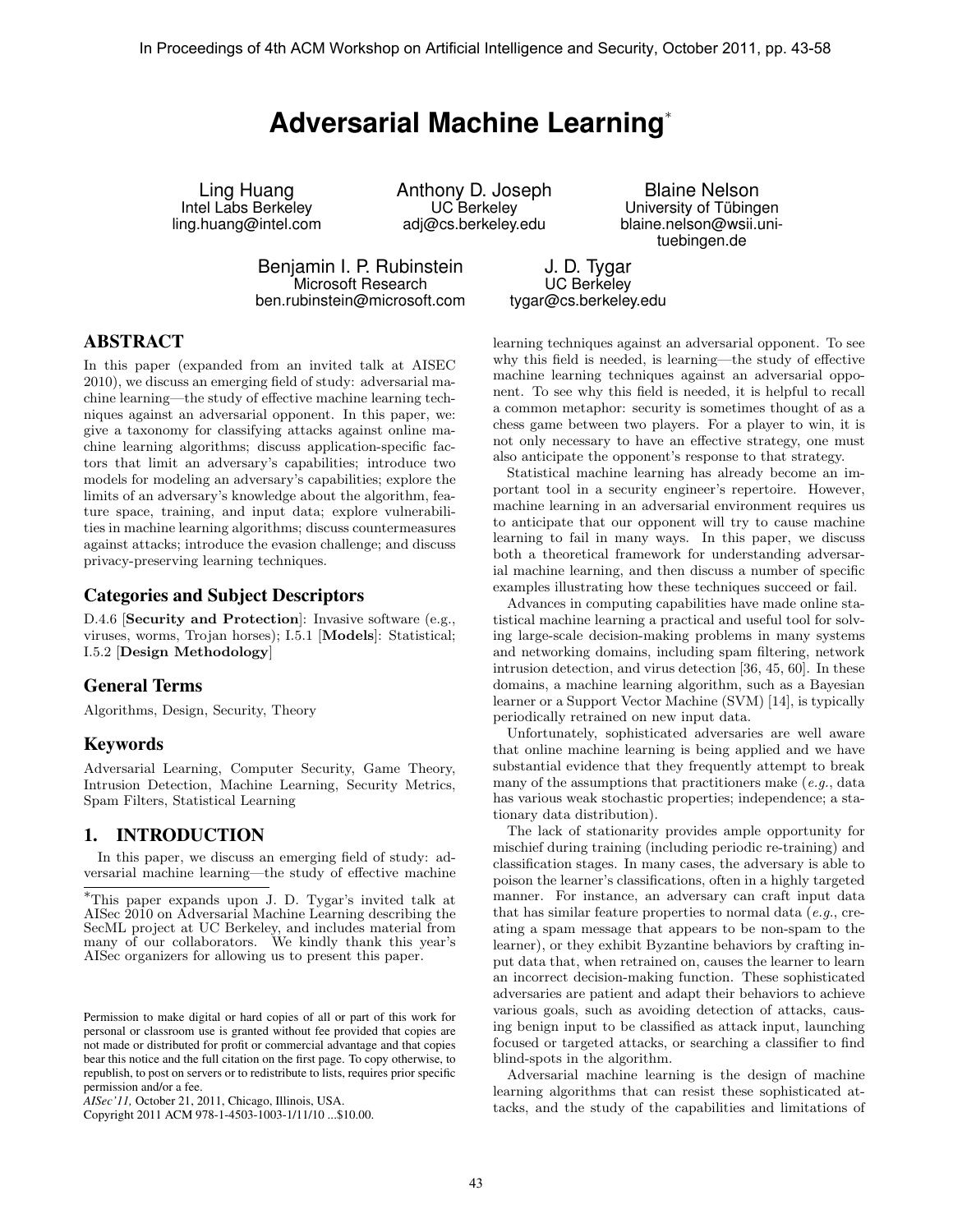attackers. In this paper, we: give a taxonomy for classifying attacks against online machine learning algorithms; discuss application-specific factors that limit an adversary's capabilities; introduce two models for modeling an adversary's capabilities; explore the limits of an adversary's knowledge about the algorithm, feature space, training, and input data; explore vulnerabilities in machine learning algorithms; discuss countermeasures against attacks; introduce the evasion challenge; and discuss privacy-preserving learning techniques.

# **2. TAXONOMY**

In prior work [2], we introduced a qualitative taxonomy of attacks against a machine learning system, which has since been extended to propose a framework for quantitatively evaluating security threats [37]. Our taxonomy categorizes an attack based on the following three properties:

#### Influence

- Causative Causative attacks alter the training process through influence over the training data.
- Exploratory Exploratory attacks do not alter the training process but use other techniques, such as probing the detector, to discover information about it or its training data.

#### Security violation

- Integrity Integrity attacks result in intrusion points being classified as normal (false negatives).
- Availability Availability attacks cause so many classification errors, both false negatives and false positives, that the system becomes effectively unusable.
- Privacy In a privacy violation, the adversary obtains information from the learner, compromising the secrecy or privacy of the system's users.

Specificity (a continuous spectrum)

- Targeted In a targeted attack, the focus is on a single or small set of target points.
	- Indiscriminate An indiscriminate adversary has a more flexible goal that involves a very general class of points, such as "any false negative."

The first axis describes the capability of the attacker: whether (a) the attacker has the ability to influence the training data that is used to construct the classifier (a causative attack) or (b) the attacker does not influence the learned classifier, but can send new instances to the classifier and possibly observe its decisions on these carefully crafted instances (an exploratory attack).

The second axis indicates the type of security violation the attacker causes: either (a) allowing harmful instances to slip through the filter as false negatives (an integrity violation); (b) creating a denial of service event in which benign instances are incorrectly filtered as false positives (an availability violation); or (c) using the filter's responses to infer confidential information used in the learning process (a privacy violation). Privacy violations were not originally captured in [2]; and since they are qualitatively different to integrity and *availability* violations we discuss them separately in Section 5.

The third axis refers to how specific the attacker's intention is: whether (a) the attack is highly targeted to degrade the classifier's performance on one particular instance or (b) the attack aims to cause the classifier to fail in an

indiscriminate fashion on a broad class of instances. Each axis, especially this one, can potentially be a spectrum of choices, but for simplicity, we will categorize attacks and defenses into these groupings.

## **2.1 Game Specification and Interpretation**

We model secure learning systems as a game between an attacker and a defender—the attacker manipulates data to mis-train or evade a learning algorithm chosen by the defender to thwart the attacker's objective. This game can be formalized in terms of a learning algorithm  $H$ ; and the attacker's data corruption strategies  $A^{(\text{train})}$  and  $A^{(\text{eval})}$ . The resulting game can be described as follows:<sup>1</sup>

- 1. Defender Choose learning algorithm  $H$  for selecting hypotheses based on observed data
- 2. Attacker Choose attack procedures  $A^{(\text{train})}$  and  $A^{(\text{eval})}$ (potentially with knowledge of  $H$ )
- 3. Learning:
	- Obtain dataset  $\mathbb{D}^{(\text{train})}$  with contamination from  $A^{\text{(train)}}$
	- Learn hypothesis:  $f \leftarrow H\left(\mathbb{D}^{(\text{train})}\right)$

4. Evaluation:

- Obtain dataset  $\mathbb{D}^{(eval)}$  with contamination from  $A^{(eval)}$
- Compare predictions  $f(x)$  to y for each data point  $(x, y) \in \mathbb{D}^{(\text{eval})}$

This game structure describes the fundamental interactions between the defender and attacker in choosing  $H, A^{(\text{train})}$ and  $A^{(eval)}$ ; these steps are depicted in Figure 1. The defender chooses  $H$  to select hypotheses that predict well regardless of  $A^{(\text{train})}$  and  $A^{(\text{eval})}$ , while the attacker chooses  $A^{(train)}$  and  $A^{(eval)}$  to produce poor predictions. The characteristics specified by the taxonomy's axes further specify some aspects of this game. The influence axis determines the structure of the game and the legal moves that each player can make. In exploratory attacks, the procedure  $A^{(train)}$  is not used in the game, and thereby the attacker only influences  $\mathbb{D}^{(eval)}$ . Meanwhile, in the *causative* game the attacker also has indirect influence on  $f$  through his choice of  $A^{(\text{train})}$ . The SPECIFICITY and SECURITY VIOLAtion axes of the taxonomy determine which instances the adversary would like to have misclassified during the evaluation phase. In an integrity attack, the attacker desires false negatives and therefore will use  $A^{(\text{train})}$  and/or  $A^{(\text{eval})}$  to create or discover false negatives, whereas in an availability, the attacker will also try to create or exploit false positives. Finally, in a targeted attack the attacker only cares about the predictions for a small number of instances, while an indiscriminate attacker cares about prediction for a broad range of instances.

# **3. CAUSATIVE ATTACKS**

We first discuss *causative* attacks, in which the adversary influences the training data. Most importantly, the adversary in a causative attack alters the training data with a transformation  $A^{(\text{train})}$ . The attacker may have various

<sup>&</sup>lt;sup>1</sup>Note that, since the game described here is batch training, an adaptive procedure  $A^{(\text{train})}$  is unnecessary unless the distribution  $P_Z^{(train)}$  is non-stationary in which case periodic retraining may be desirable. We return to this issue in Section 3.4.2.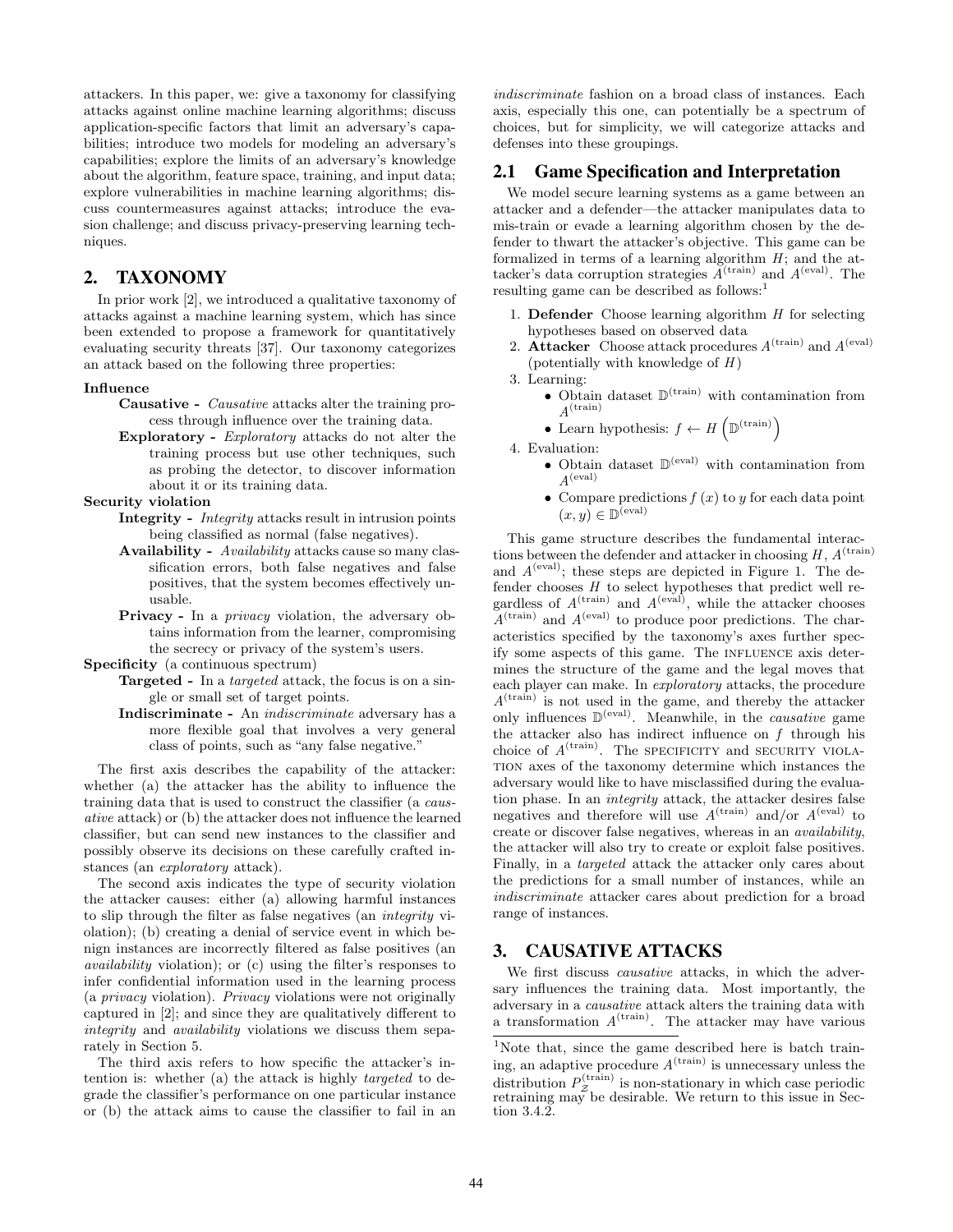

Figure 1: Diagram of an attack against a learning system where  $P_Z$  is the data's true distribution,  $A^{\text{(train)}}$ and  $A^{(eval)}$  are adversary's attack procedures,  $\mathbb{D}^{(train)}$  and  $\mathbb{D}^{(eval)}$  are the training and test datasets, H is the learning algorithm, and  $f$  is the hypothesis it learns from the training data. The hypothesis is evaluated on the test data by comparing its prediction  $f(x)$  to the true label y for each  $(x, y) \in \mathbb{D}^{\text{(eval)}}$ .

types of influence over this data, ranging from arbitrary control over some fraction of training instances to a biasing influence over some aspect of data production; these details depend largely on the application as we discuss below. Regardless, the attacker uses his influence to mislead the learner causing it to produce a bad classifier, which the adversary subsequently exploits during evaluation. As in exploratory attacks (see Section 4), a causative adversary also can use  $A^{(eval)}$  to alter the evaluation data. Naturally, a *causative* adversary can coordinate  $A^{(train)}$  and  $A^{(eval)}$  to best achieve his objective, although in some causative attacks, the adversary may only be able to exert control over the training data (e.g., the attacker in the case study below can not control the evaluation non-spam messages).

Several researchers have studied causative attacks. Newsome et al. [52] constructed causative attacks against the Polygraph virus detector, a polymorphic-virus detector that learns virus signatures using both a conjunction learner and a naive-Bayes-like learner. The correlated outlier attack, a causative availability attack, targets the naive-Bayes-like component of this detector by adding spurious features to positive training instances, causing the filter to block benign traffic with those features. Newsome et al. also developed a causative integrity attack against the conjunction learner component of Polygraph. This red herring attacks introduces spurious features along with their payload; once the learner has constructed its signature from this flawed data, the spurious features are discarded to avoid subsequent detection. Venkataraman et al. also present lower bounds for learning worm signatures based on red herring attacks [63]. Chung and Mok also developed allergy attacks against the Autograph worm signature generation system [12, 13]. Autograph operates in two phases. First, it identifies infected nodes based on behavioral patterns, in particular scanning behavior. Second, it observes traffic from the suspect nodes and infers blocking rules based on observed patterns. Chung and Mok describe an attack that targets traffic to a particular resource. In the first phase, an attack node convinces Autograph that it is infected by scanning the network. In the second phase, the attack node sends crafted packets mimicking targeted traffic, causing Autograph to learn rules that block legitimate access; thus, this is a causative availability attack. We now describe two attacks that we studied

in prior work [47, 48, 57], and subsequently we discuss general perspectives and guidelines we developed for analyzing learning systems that augment our taxonomy.

#### *Case Study: SpamBayes*

SpamBayes is a content-based statistical spam filter that classifies email using token counts [55]. SpamBayes computes a spam score for each token in the training corpus based on its occurrence in spam and non-spam emails; this score is motivated as a smoothed estimate of the posterior probability that an email containing that token is spam. The filter computes a message's overall spam score based on the assumption that the token scores are independent and then it applies Fisher's method [26] for combining significance tests to determine whether the email's tokens are sufficiently indicative of one class or the other. The message score is compared against two thresholds to select the label spam, ham (*i.e.*, non-spam), or *unsure*.

In analyzing the vulnerabilities of SpamBayes, we were motivated by the taxonomy of attacks. Known real-world attacks that spammers use against deployed spam filters tend to be exploratory integrity attacks: either the spammer obfuscates the especially spam-like content of a spam email or he includes content not indicative of spam. Both tactics aim to get the modified message into the victim's inbox. This category of attack has been studied in detail in the literature [16, 39, 40, 65]. However, we found the study of causative attacks more compelling. In particular, we demonstrated a causative availability attack that created a powerful denial of service  $[47]$ ; *i.e.*, if many legitimate messages are filtered by the user's spam filter, the user is likely to disable the filter and therefore see the spammer's advertisements. Alternatively, an unscrupulous business owner may wish to use spam filter denial of service to prevent a competitor from receiving email orders from potential customers.

We designed two types of *causative availability* attacks, one indiscriminate and the other targeted, against Spam-Bayes. The first is an indiscriminate dictionary attack, in which the attacker sends attack messages that contain a very large set of tokens—the attack's dictionary. After training on these attack messages, the victim's spam filter will have a higher spam score for every token in the dictionary. As a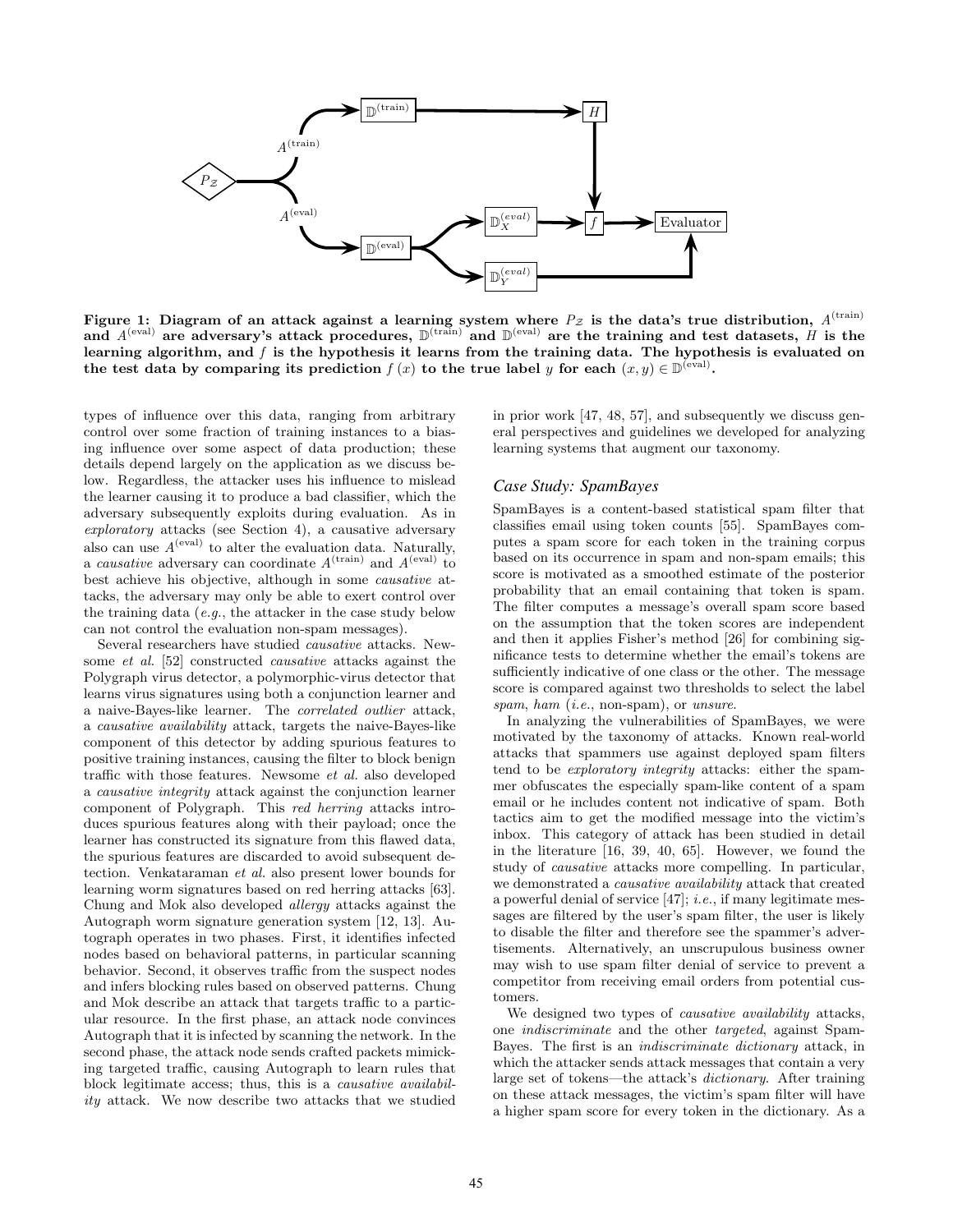

Figure 2: Effect of the dictionary and focused attacks. We plot percent of ham classified as *spam* (dashed lines) and as *unsure* or *spam* (solid lines) against percent of the training set contaminated. *Left:* Three dictionary attacks on an initial training set of 10,000 messages (50% spam). We show the optimal attack (black  $\triangle$ ), the Usenet dictionary attack with 90,000 words (magenta  $\diamond$ ), the Usenet dictionary attack with 25,000 words (blue  $\Box$ ), and the Aspell dictionary attack (green  $\Diamond$ ). *Right:* The average effect of 200 focused attacks on their targets when the attacker guesses each target token with 50% probability. The initial inbox contains 5000 emails (50% spam).

result, future legitimate email is more likely to be marked as spam since it will contain many tokens from that lexicon (see Section 3.1). For instance, if only the victim's language is known by the attacker, the attack dictionary can be that language's entire lexicon. A refinement of this attack instead uses a token source with a distribution closer to the victim's true email distribution (see Section 3.3 for more on attacker knowledge). Using the most common tokens may allow the attacker to send smaller emails without losing much effectiveness. However, there is an inherent trade-off in choosing tokens: rare tokens are the most vulnerable since their scores have less support and will change quickly with few attack emails but they are also less likely to appear in future messages, diluting their usefulness. We discuss this trade-off in Section 3.1.3.

Our second attack is a targeted attack—the attacker has some knowledge of a specific legitimate email he targets to be incorrectly filtered. If the attacker has exact knowledge of the target email, placing all of its tokens in attack emails produces an optimal targeted attack. Realistically, though, the attacker only has partial knowledge about the target email and can guess only some of its tokens to include in attack emails (see Section 3.3). We modeled this knowledge by letting the attacker know a certain fraction of tokens from the target email, which are included in the attack message. The attacker constructs attack email that contain words likely to occur in the target email; i.e., the tokens known by the attacker. The attack email may also include additional tokens added by the attacker to obfuscate the attack message's intent. When SpamBayes trains on the resulting attack email, the spam scores of the targeted tokens generally increase and the target message is more likely to be filtered as spam. This is the focused attack.

In our prior work [47], we presented results demonstrating the effectiveness of both dictionary and focused attacks, reproduced in Figure 2. These graphs depict the effectiveness

of dictionary attacks (leftmost figure) and focused attacks (rightmost figure) in causing misclassifications in terms of the percent of attack messages in the training set (see Section 3.2 for discussion of the attacker's capabilities). Notice that since SpamBayes has three predictions (ham, unsure, and spam), we plot the percentage of messages misclassified as spam (dashed lines) and either as unsure or spam. As the figure demonstrates, these attacks are highly effective with a small percentage of contamination.

#### *Case Study: Anomalous Traffic Detection*

Adversaries can use causative attacks to not only disrupt normal user activity but also to achieve evasion by causing the detector to have many false negatives through an integrity attack. In doing so, such adversaries can reduce the risk that their malicious activities are detected.

Here we reflect on our study of the subspace anomaly detection methods for detecting network-wide anomalies such as denial-of-service (DoS) attacks. In this study, we showed that by injecting crafty chaff into the network during training, the detector can be poisoned so that it is unable to effectively detect a subsequent DoS attack. The detector we analyze was first proposed as a method for identifying volume anomalies in a backbone network based on the Principal Component Analysis (PCA) dimensionality reduction technique [36]. While their subspace-based method is able to successfully detect DoS attacks in network traffic, it assumes the detector is trained on non-malicious data (in an unsupervised fashion under the setting of anomaly detection). Instead, we considered an adversary who knows that an ISP is using the subspace-based anomaly detector and attempts to evade it by proactively poisoning its training data.

The goal of the adversary we considered was to circumvent detection by poisoning the training data; *i.e.*, an *integrity* goal to increase the detector's false negative rate, which cor-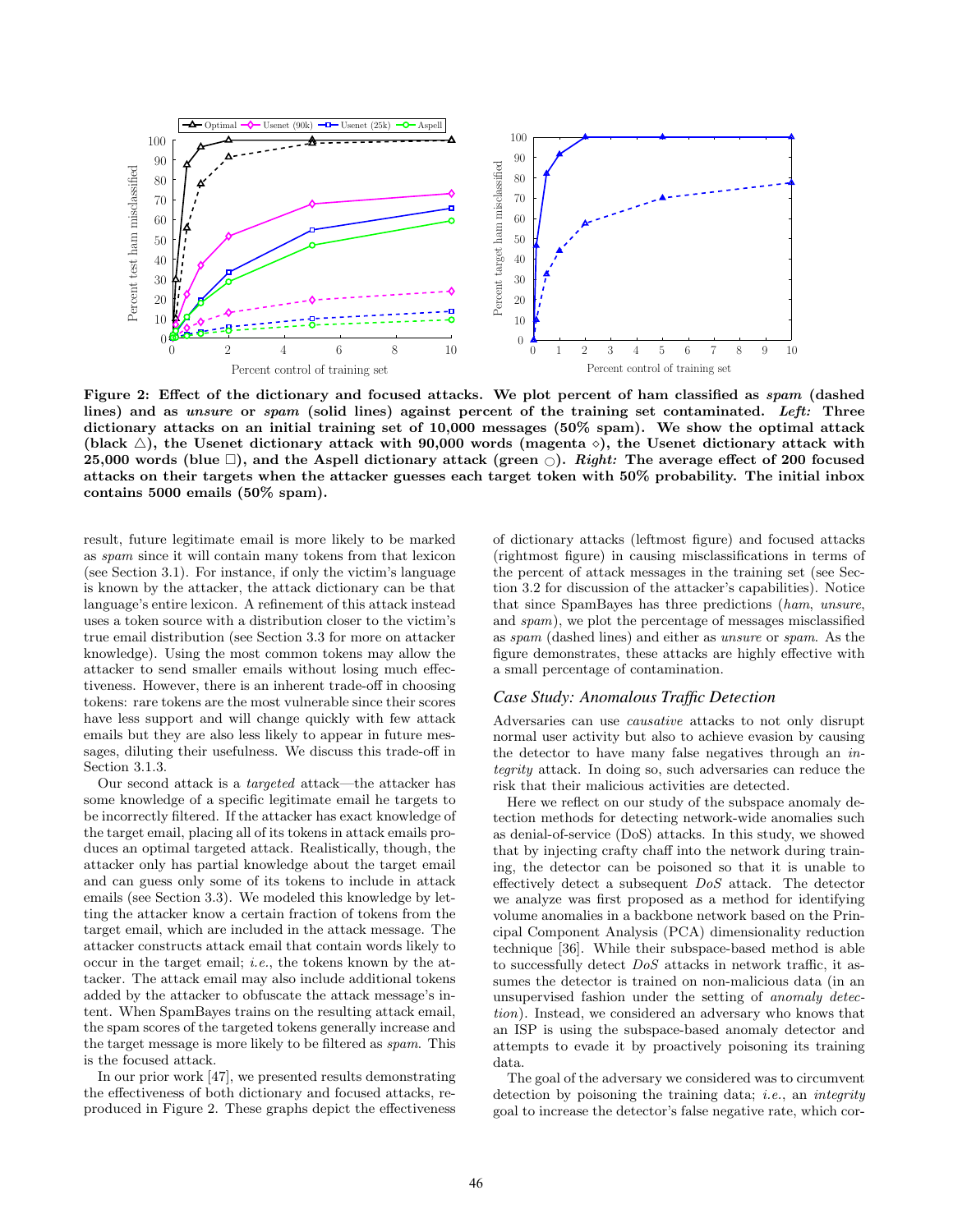

Figure 3: Effect of poisoning attacks on the PCA-based detector [36]. *Left:* Evasion success of PCA versus relative chaff volume under Single-Training Period poisoning attacks using three chaff methods: uninformed (dotted black line) locally-informed (dashed blue line) and globally-informed (solid red line). *Right:* Evasion success of PCA under Boiling Frog poisoning attacks in terms of the average FNR after each successive week of locally-informed poisoning for four different poisoning schedules (*i.e.*, a weekly geometric increase in the size of the poisoning by factors 1.01, 1.02, 1.05, and 1.15 respectively). More aggressive schedules (*e.g.*, growth rates of 1.05 and 1.15) significantly increase the FNR within a few weeks while less aggressive schedules take many weeks to achieve the same result but are more stealthy in doing so.

responded to the evasion success rate of the attacker's subsequent  $DoS$  attack. When trained on this poisoned data, the detector learned a distorted set of principal components that are unable to effectively discern these DoS attacks—a targeted attack. Because PCA estimates the data's principal subspace solely on the covariance of the link traffic, we explored poisoning schemes that add chaff (additional traffic) into the network along the flow targeted by the attacker to systematically increase the targeted flow's variance. In so doing, the attacker caused the estimated subspace to unduly shift toward the target flow making large-volume events along that flow less detectable. We considered three general categories of attacks based on the attacker's capabilities: uninformed attacks, locally-informed attacks, and globallyinformed attacks. Each of these reflect different levels of knowledge and resources available to the attacker; see Section 3.3 and 3.1 for more detailed discussion of these models.

In the above attacks, chaff was designed to impact a single period (one week) in the training cycle of the detector, but we also considered the possibility of episodic poisoning which are carried out over multiple weeks of retraining the subspace detector; see Section 3.4.2 for further discussion of iterative retraining. Multi-week poisoning strategies vary the attack according to the time horizon over which they are carried out. As with single-week attacks, during each week the adversary inserts chaff along the target flow throughout the training period according to his poisoning strategy. However, in the multi-week attack the adversary increases the total amount of chaff used during each subsequent week according to a poisoning schedule. This poisons the model over several weeks by initially adding small amounts of chaff and increasing the chaff quantities each week so that the detector is gradually acclimated to chaff and fails to adequately identify the eventually large amount of poisoning. We call this type of episodic poisoning the Boiling Frog poisoning method after the folk tale that one can boil a frog by slowly increasing the water temperature over time. The goal of Boiling Frog poisoning is to gradually rotate the normal subspace, injecting low levels of chaff relative to the previous week's traffic levels so that PCA's rejection rates stay low and a large portion of the present week's poisoned traffic matrix is trained on. Although PCA is retrained each week, the training data will include some events not caught by the previous week's detector. Thus, more malicious training data will accumulate each successive week as the PCA subspace is gradually shifted. This process continues until the week of the  $DoS$  attack, when the adversary stops injecting chaff and executes their desired DoS.

In our prior work [57], we empirically demonstrated our attacks against PCA and in Figure 3 we reproduce the results of our experiments. These graphs depict the effectiveness of the Single-Training Period (leftmost figure) and Boiling Frog attacks (rightmost figure) in causing false negatives in terms of the percent of average increase in the mean link rates due to chaff (see Section 3.2 for discussion of the attacker's capabilities) and the length of the attack duration, respectively. For the Boiling Frog attacks, we assumed that the PCA-subspace method is retrained on a weekly basis using the traffic observed in the previous week to retrain the detector at the beginning of the new week. Further, we sanitize the data from the prior week before retraining so that all detected anomalies are removed from the data. As the Figure 3 demonstrates, these attacks cause high rates of misdetection with relatively small increases in the volume of traffic: e.g., a locally-informed attacker can increase his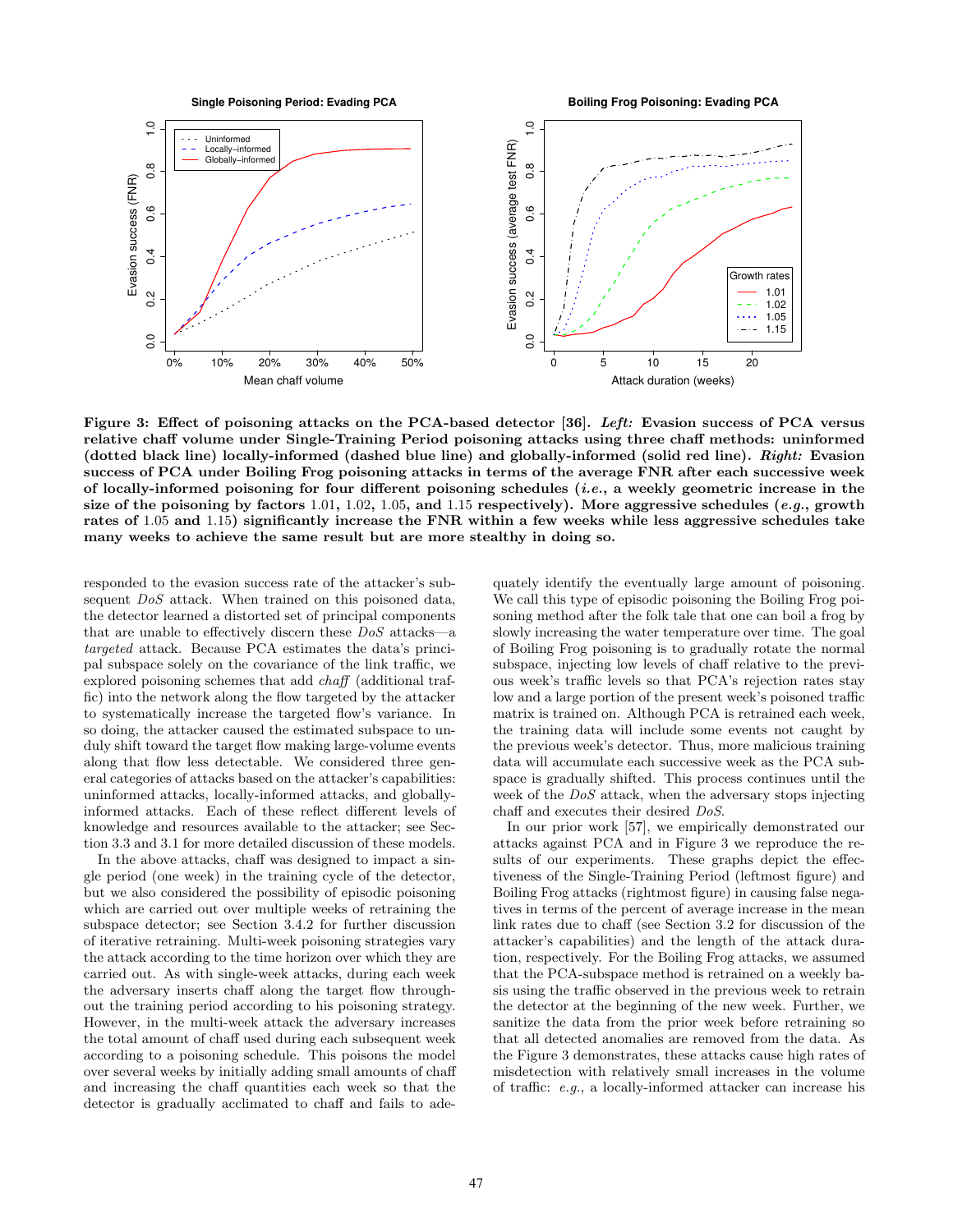evasion success to 28% from the baseline of 3.67% via a 10% average increase in the mean link rates due to chaff.

# **3.1 Incorporating Application-Specific Factors**

One type of adversarial limitation we consider are limits on how an adversary can alter data points in terms of each feature. Features represent different aspects of the state of the world and have various degrees of vulnerability to attack. Some features can be arbitrarily changed by the adversary, but others may have stochastic aspects that the adversary cannot completely control, and some features may not be alterable at all. For instance, in sending an email, the adversary can completely control the content of the message but cannot completely determine the routing of the message or its arrival time. Further, this adversary has no control over meta-information that is added to the message by mail relays while the message is en route. Providing an accurate description of the adversary's control over the features is essential and we discuss it further in the following section.

#### *3.1.1 Domain Limitations*

The first consideration are limitations on the adversary that arise from the application domain itself. These include limits on how the adversary can interact with the application and what kinds of data are realistic for the adversary to manipulate. For SpamBayes, the usual usage scenario is that this detector is intended to be used for individuals or small organizations to filter their email. In such a scenario, it is difficult to believe that filter's users would intentionally mislabel messages to corrupt the filter. $^2$  Thus, to obtain faulty labels, the adversary would have to rely on being able to fool users to mislabel their messages. However, it is not easy to trick users to mislabel spam messages as non-spam. It is more realistic that a user could be tricked into mislabeling non-spam messages as spam  $(e.g., by scrambling the$ legitimate message and adding spam-like elements). From this observation, we concluded that integrity attacks requiring mislabeled non-spam were unrealistic and instead developed our availability attack using tricky messages that a user would probably mislabel as spam even if they were not a traditional advertising pitch.

The intended use-case for the PCA-based anomaly detector was completely different. It was intended to operate along the routing infrastructure of a backbone network. For this scope, the detector is not given any label information at all; all training data is unlabeled and anomalous data is identified by the detector only after it is trained. Thus, for this application, the attacker has a broad ability to manipulate data so that both integrity and availability attacks were potentially feasible.

#### *3.1.2 Contrasting Feature Spaces*

A second consideration are limitations imposed on the adversary by the space of features used by the learning algorithm. In many learning algorithms, data is represented in a feature space, in which each feature captures a relevant aspect of data points for the learning task at hand. For spam detection, it is common for each feature to represent

whether or not a particular word or token appears in the message; this is the feature space used by SpamBayes. In the network volume anomaly detection application, the feature space used represented the volume of traffic along each link within the network during a specific period of time. These differences in feature space representations profoundly impact the set of actions available to the adversary and thus significantly shape how attacks can be carried out.

SpamBayes has a large (one could say infinite) feature space of possible tokens that can occur in an email message. However, while there are many features, the influence the adversary has on each is severely limited. In fact, all the adversary can decide is whether or not to include that token in his attack messages; this bounded form of influence ensures that the adversary cannot simply manipulate a single feature to have a large impact on the detector's performance. That is, it was not possible for a small number of emails controlled by the adversary to only use a small number of features in order to damage the filter. However, the fact that a single email could influence many features simultaneously (and independently) meant that attacks messages could be constructed with undue influence on the detector as a whole. This motivated the dictionary attacks discussed above.

The domain of the PCA-based anomaly detector had very different characteristics. It only used a small number of features to represent each time-based data point; a single feature for each link in the Abilene backbone network for a total of 54 features. However, unlike the binary features in the spam application, each of these features was real-valued. This meant that the adversary did not need to influence a large number of features, but instead he could dramatically alter a small number of features. By doing so, the adversary could have nearly unlimited control of a single data point but a few restrictions were necessary. First, in this domain, there were physical capacities in the network links that could not be exceeded. We also assumed the adversary does not have control over existing traffic (i.e., he cannot delay or discard traffic). Similarly, the adversary cannot falsify SNMP reports to PCA because stealth is a major goal for this attacker—he does not want his DoS attack or his poisoning to be detected until the DoS attack has successfully been executed. As such, we limited the attacks to only add spurious traffic to the network thereby further limiting the adversary's capabilities.

## *3.1.3 Contrasting Data Distributions*

Another application-specific aspect of a threat to a learning algorithm is the underlying properties of the data. The data's distribution can profoundly impact not only the performance of the learning algorithm but also its vulnerability. The data's distribution may have properties that conflict with the learner's assumptions.

We found that SpamBayes was vulnerable in part due to the inherent sparsity of emails; that is, the fact that most messages only contain a small subset of the possible set of words and tokens that can appear in a message. This is a well-known property of most documents and, moreover, it is well known that the words in emails tend to follow a Zipf distribution; that is, the frequency that a word occurs in a document is approximately inversely proportional to the word's popularity rank. These properties couple with SpamBayes' independence assumption (see next section) to have the following consequences: (a) popular tokens occur

 ${}^{2}$ For web-based mailers, the situation changes dramatically since many users of these services may be malicious and may, in fact, intentionally mislabel messages. This potential for attacks by the users can be viewed as a type of insider threat which is a topic for future work.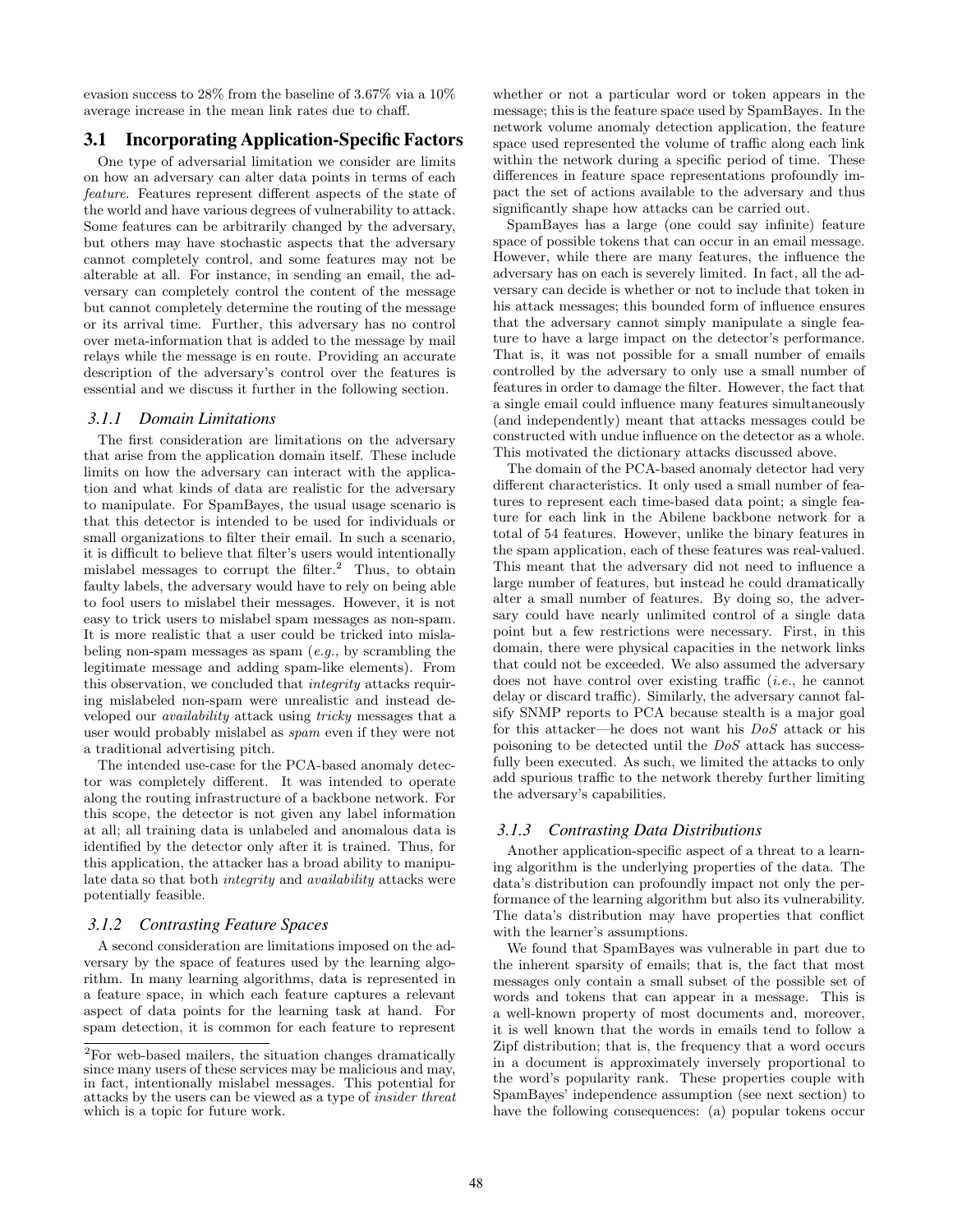often in the corpus and thus have stable probability estimates that cannot easily be changed (b) most tokens, however, occur rarely and thus have very low support in the non-attack data so they were easily influenced by the poison messages. SpamBayes benefits from the first property because the more often a word appears in good training data, the less vulnerable that word is to poisoning. Further, rare words are vulnerable but will not be likely to appear in future messages. However, while it is unlikely that a particular rare word would appear in a new message, it is still quite likely that several rare words will appear in the message the Zipf distribution is long-tailed meaning that the tail of it has significant mass. Thus, by poisoning many (or all) rare words, the attack against SpamBayes was spectacularly successful.

The data in the network volume anomaly detection algorithm also had particular properties that an adversary would be able to exploit. Unlike spam, the data was not sparse in link space—the Abilene backbone network carried large volumes of traffic across almost all of it's link in even unit of time. However, it is well-established that there are significant size discrepancies in the flow space of the network;  $i.e.,$ there are a small number of end-to-end flows in the network that account for most of its traffic. These flows (nicknamed 'elephant' flows) dwarfed the numerous small flows (nicknamed 'mouse' flows). Moreover, while elephant flows always carried traffic, mouse flows tended to be spiky with almost no traffic most of the time and occasional spikes of large amounts of data. As with SpamBayes, attacks against the PCA-based detector exploit this distributional property.

## **3.2 Modeling Attacker Capabilities**

Two elements are critical to define a model for the adversary: his motivation/objective and his capabilities. The taxonomy partially describes both, but here we delve further into how one can describe the capabilities of an attacker in a causative attack. It is critical to define how the adversary can alter data to mislead or evade the classifier. For this purpose, we need to model the restrictions on the adversary and justify these restrictions for a particular domain.

#### *3.2.1 Corruption Models*

Here, we outline two common models for adversarial corruption, and we describe how the adversary is limited within each. The first model assumes the adversary has unlimited control of a small fraction of the data; i.e., the adversary is restricted to only modify a limited amount of data but can alter those data points arbitrarily. We call this an insertion model because, in this scenario, the adversary crafts a small number of attack instances and inserts them into the dataset for training or evaluation (or perhaps replaces existing data points). For example, in the example of a spam filter, the adversary (spammer) can create any arbitrary message for their attack but he is limited in the number of attack messages he can inject; thus, the spammer's attack on the spam filter can be analyzed in terms of how many messages are required for the attack to be effective. For this reason, the insertion model was appropriate in analyzing attacks on the SpamBayes.

The second corruption model instead assumes that the adversary can alter any (or all) of the data points in the data set but is limited in the degree of alteration; *i.e.*, an alteration model. For example, to attack a detector that is

monitoring network traffic volumes over windows of time, the adversary can add or remove traffic within the network but only can make a limited degree of alteration. Such an adversary cannot insert new data since each data point corresponds to a time slice and the adversary cannot arbitrarily control any single data point since other actors are also creating traffic in the network; thus, this is the model we used to analyze attacks on the PCA-subspace detector. Here, the adversary is restricted by the total amount of alteration they make, and so the effectiveness of his attack can be analyzed in terms of the size of alteration required to achieve the attacker's objective.

## *3.2.2 Class Limitations*

A second limitation on attackers involves which parts of the data the adversary is allowed to alter—the positive (malicious) class, the negative (benign) class, or both. Usually, attackers external to the system are only able to create malicious data and so they are limited to only manipulating positive instances. This is the model we use throughout this text. However, there is also an alternative threat that insiders could attack a learning system by altering negative instances; a lucrative direction for future work.

## **3.3 Attacker Knowledge**

The final aspect of the attacker that we model is the amount of information the attacker has about the learning system. Generally, the adversary has degrees of information about three components of learner: its learning algorithm, its feature space, and its data. As with the attacker's capabilities, it is critical to make a reasonable model of the attacker's information. The relevant guideline for assumptions about the adversary is Kerckhoffs' Principle [34]; i.e., the security of a system should not rely on unrealistic expectations of secrecy. An over-dependence on secrets to provide security is dangerous because if these secrets are exposed the security of the system is immediately compromised. Ideally, secure systems should make minimal assumptions about what can realistically be kept secret from a potential attacker. On the other hand, if the model gives the adversary an unrealistic degree of information, our model may be overly pessimistic; e.g., an omnipotent adversary who completely knows the algorithm, feature space, and data can exactly construct the learned classifier and design optimal attacks accordingly. Thus, it is necessary to carefully consider what a realistic adversary can know about a learning algorithm and to quantify the effects of that information.

With these constraints in mind, we generally assume that the attacker has knowledge of the training algorithm, and in many cases partial or complete information about the training set, such as its distribution. For example, the attacker may have the ability to eavesdrop on all network traffic over the period of time in which the learner gathers training data. We examine different degrees of the attacker's knowledge and assess how much he gains from different sources of potential information.

#### *3.3.1 Knowledge about the Learning Algorithm*

In our analyses of real-world learning algorithms, we have generally assumed that the adversary will know the exact learning algorithm that they target. For our case studies, the algorithms were public and, for SpamBayes, the source code was freely available. However, we generally believe that sys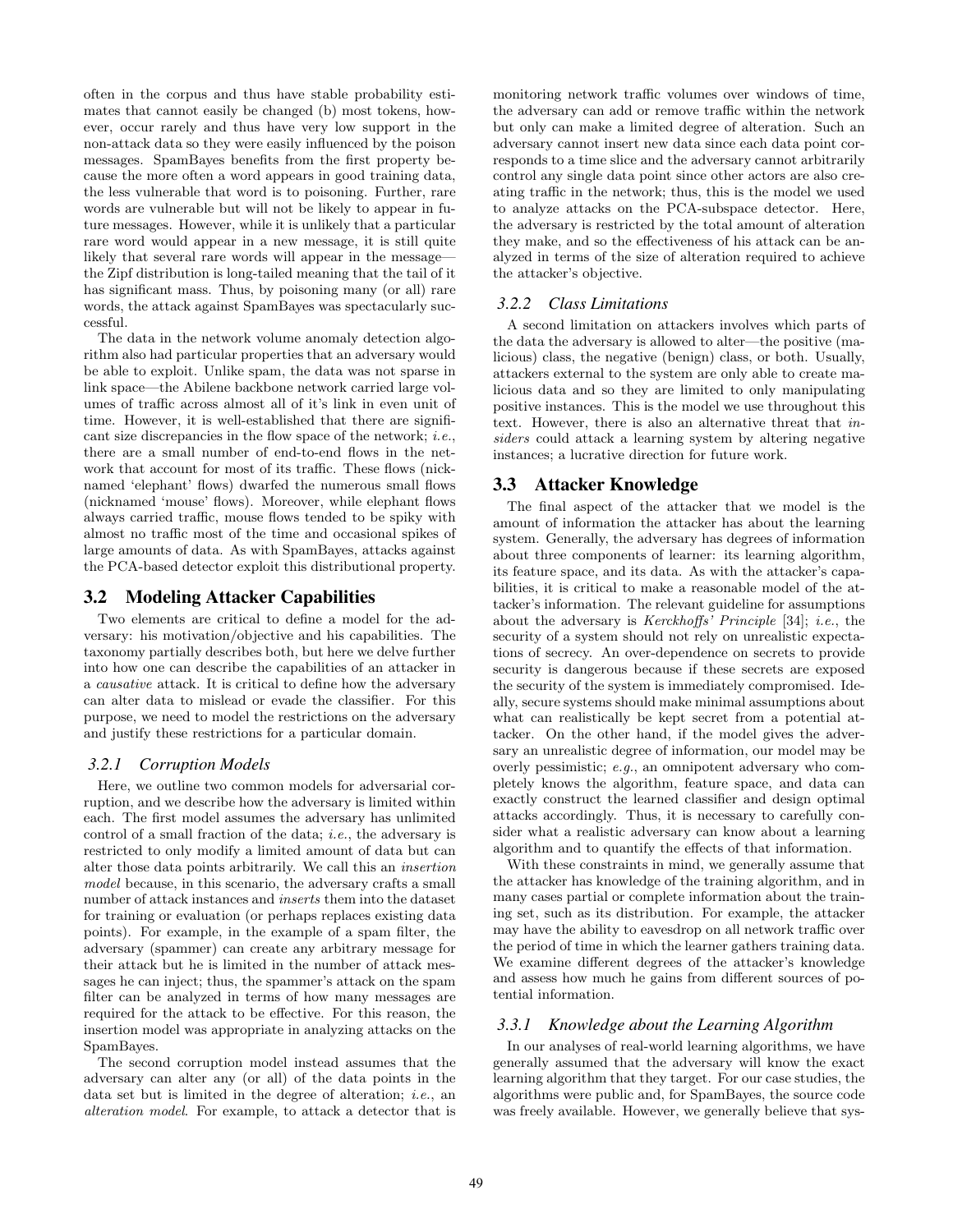tem designers should assume that their learning algorithm is known by the adversary; just as the encryption algorithms in cryptography, are generally assumed to be known.

One potential source of secret information about the algorithm is a secret random component  $(e,q, a$  randomized initial state). Such a component could be an important secret if it truly makes a random contribution (e.g., many random initial states may yield the same decision function). The authors are not aware of any strong guarantees provided by this sort of randomization for the security domain although randomization is discussed below in the context of privacy-preserving learning.

#### *3.3.2 Knowledge about the Feature Space*

The feature space is potentially a component of the learning algorithm that may be kept secret (although in both SpamBayes and the PCA-based network anomaly detector, the feature space was published). Specialized features constructed for a specific learning problem or relevant discriminant features found by a feature selection algorithm may not be known or inferable by the adversary. However, the system designer should carefully assess the viability of this assumptions since many features are widely used for some learning tasks (e.g., unigram features in document classification) and specially selected features may be approximated with simpler features.

## *3.3.3 Knowledge of Data*

The final component of the attacker's knowledge is his knowledge about the training and evaluation data used by the algorithm. Stronger restrictions on this component are more reasonable because, in many scenarios, strong protections on user data are a separate component of the system. However, a system designer should consider ways in which the adversary can learn about the systems data and how specific that knowledge is. For instance, part of the data may be available to the adversary because of actions the adversary makes outside the system (e.g., a spammer can send spam to a particular spam filter) or because the adversary is an insider. Adversaries also can have a degree of global information about the data although this tends to be less specific (e.g., an adversary may have distributional information about the words commonly used in emails or the length of messages).

In our SpamBayes case study, we considered an adversary with several different degrees of information about the data. When the attacker only has vague information about email word characteristics (e.g., the language of the victim), we showed that a broad dictionary attack can render the spam filter unusable, causing the victim to disable the filter. With more detailed information about the email word distribution, the attacker can select a smaller dictionary of high-value words that are at least as effective. Finally, when the attacker wants to prevent a victim from seeing particular emails and has some information about those emails, the attacker can target them with a focused attack that specifically targets the words that are likely to be used in the targeted message.

Similarly in our study of PCA-based anomaly detectors, we considered poisoning strategies in which the attacker has various potential levels of information at his disposal. The weakest attacker is one that knows nothing about the traffic flows, and adds chaff randomly (called an uninformed attack). Alternatively, a partially-informed attacker knows the current volume of traffic at a compromised ingress link that he intends to inject chaff on. We call this type of poisoning a locally-informed attack because this adversary only observes the local state of traffic at the ingress PoP of the attack. In a third scenario, the attacker is globally-informed because his global view over the network enables him to know the traffic levels on all network links and this attacker has knowledge of all future link traffic. Although global information is impossible to achieve, we studied this scenario to better understand the limits of variance injection poisoning schemes.

## **3.4 Identifying Learning Vulnerabilities**

Here we consider the mechanism by which the adversary attacks learners—the vulnerabilities of learning algorithms. The first part of an algorithm's vulnerability lies in the assumptions it makes about the training data. The second part arises from retraining procedures, which can be used by the adversary to amplify a weak attack into a much stronger one by coordinating over many retraining iterations.

#### *3.4.1 Learning Assumptions*

Every learning algorithm must make some assumptions about the training data and the space of possible hypotheses to make learning tractable [46]. However, these modeling assumptions can also lead to vulnerabilities to adversarial corruption. There are two types of learning assumptions: assumptions made by the learning model and assumptions made by the training algorithm.

#### *Modelling Assumptions*

Assumptions made by the learning model are intrinsic to the model itself; *i.e.*, they are assumptions involving the properties of the classifier and its representation of the data. Common modelling assumptions include data linearity (the learning task can be represented by a linear function), separability (there exists some function that separates the data into distinct classes), and feature independence (each feature of an object is an independent indicator of a latent variable that represents the true class of the overall object).

The first modeling vulnerability of SpamBayes comes from its assumption that the data and tokens are independent, for which each token score is estimated based solely on the presence of that token in spam and non-spam messages. The second vulnerability comes from its assumption that only tokens that occur in a message contribute to its label. While there is some intuition behind the latter assumption, in this model, it causes rare tokens to have little support so that their scores can be easily changed (as discussed above). Ultimately, these two vulnerabilities lead to a family of dictionary attacks discussed above.

In the PCA-based detector, the modeling assumption is a linearity assumption that normal data is well-represented by low-dimensional subspace in the link space of the algorithm (with a small residual component). This assumption is empirically validated [36], but can be violated by a clever adversary as discussed below. In this case, the attack arises more from an assumption made by the training algorithm since most of the data does obey the low-dimensionality assumption but the learning algorithm over-leverages it.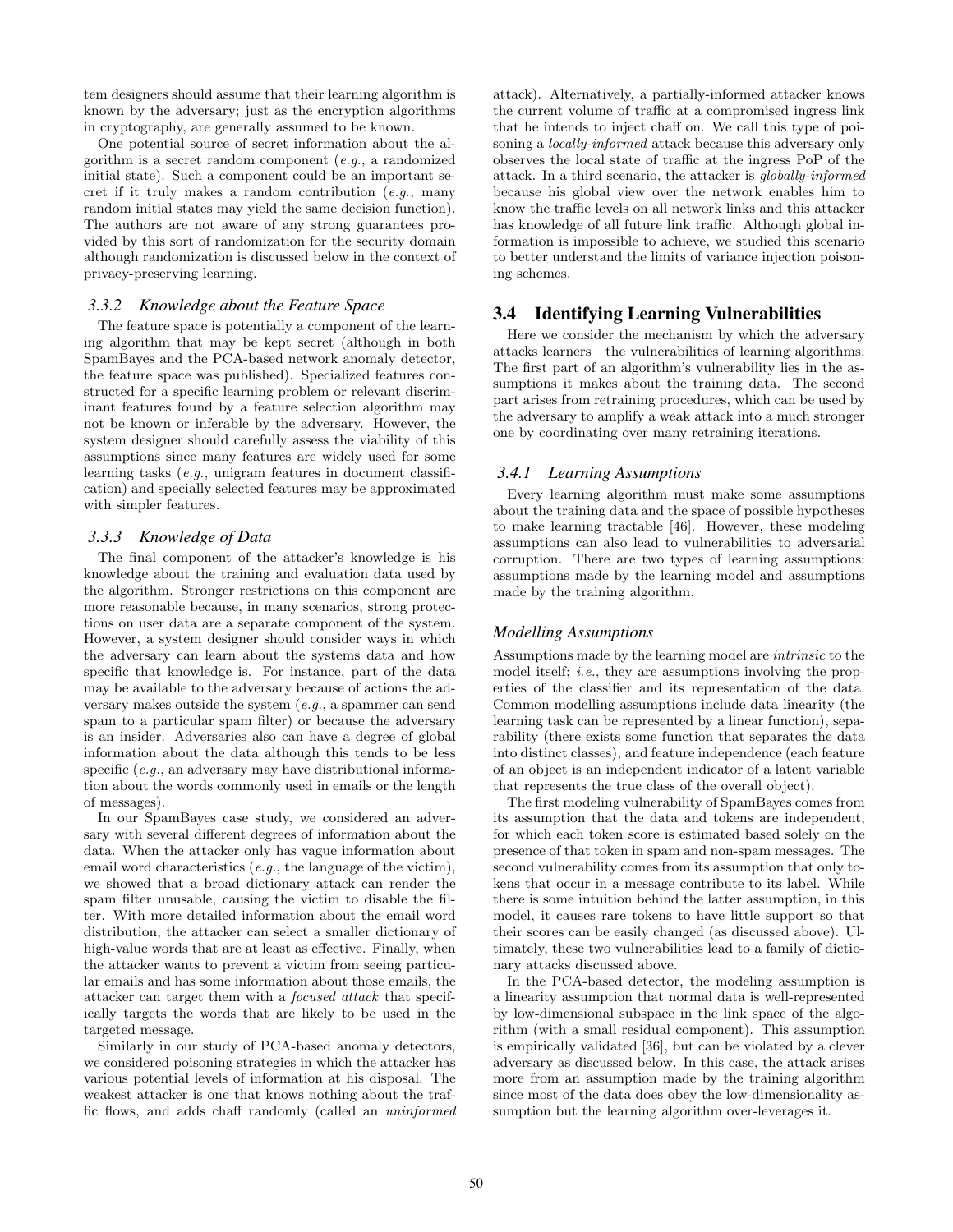#### *Data Assumption used in Training*

Many vulnerabilities arise from the distributional assumptions made in the learning procedure about the data used during the learning and evaluation phases. Often these assumptions are used to construct more efficient learning procedures that require less data but can result in vulnerabilities when violated. To defend against or patch these vulnerabilities, an alternative learning algorithm can be selected that makes weaker assumptions although it may be less efficient; i.e., there is a fundamental trade-off between the efficiency of a procedure and its robustness to violations in its assumptions.

Many learning methods make a stationarity assumption; i.e., the training data and evaluation data are drawn from the same distribution. However, real-world sources of data often are not stationary and, even worse, attackers can easily break the stationarity assumption with some control of either training or evaluation instances. Violations of the stationarity assumption comprise the fundamental vulnerability of learning algorithms, and thus, analyzing and strengthening learning methods to withstand or mitigate violations of the stationarity assumption is the crux of the secure learning problem.

Another common assumption is that each data point is independent and identically distributed (i.i.d.); clearly, this assumption is violated if the adversary can coordinate to create correlation between data points or if the adversarial data comes from an alternative distribution. Both the SpamBayes and PCA-based anomaly detector assume their data is i.i.d. and both are vulnerable because of it. In Spam-Bayes, the background data is not altered, but the attack data that is introduced is designed to come from a different distribution (recall the data sparsity in SpamBayes discussed above). Similarly, our attacks on the PCA-base detector violate the i.i.d. assumption by introducing a perturbation to a subset of the data that systematically shifts these points onto a second subspace; thus the data is no longer identically distributed. Moreover, this perturbation can occur (in locally-informed and globally informed attacks) in a datadependent fashion also violating independence.

#### *3.4.2 Iterative Retraining*

Iterative retraining is perhaps the most desirable but also least well-understood aspect of learning in adversarial environments. Many detectors in such environments require periodic retraining because of non-stationarity in regular data causing its distribution to gradually shift over time. Retraining can be also be an effective defense against adversaries to counter their ability to learn about and adapt to a detector. Finally, iterative learning has an extensive theory for combining classifiers even under strong adversarial settings [9]. Simultaneously, retraining, if applied improperly, can be exploited by the adversary potentially to amplify the impact of weak attacks over many iterations.

There is little doubt that past experience could be tremendously valuable for improving classifiers, but how can the past be used effectively and safely? If the past is not used at all, every iteration of retraining is seemingly independent, but even in this case, past models may subtlety influence future models. Most usually, some of the data used for the training the next iteration of models is selected or labeled by the last learned model—this small influence can be used in attacks such as the Boiling Frog attack against the PCA-

based detector to make a small attack far more effective as discussed above. More subtlety, the behavior of the classifier may cause a user to pay more attention to some data points than others and thus impact the subsequent retraining process. For instance, in the case of SpamBayes, the mistakes SpamBayes makes may cause the user to specifically identify and retrain on attack messages when these messages appear with his normal mail. However, most users are less likely to notice messages that inadvertently mislabeled as spam.

If the past is wholly incorporated into the next generation of model, the advantage seems to lie with the learning model as we explored in prior work with retraining hypersphere anomaly detectors [49]. In that work, we showed that when all past data is used to update the mean of the hypersphere, the number of data points the adversary must control to shift the model is exponential in the desired distance. However, this comes at a price; because past data is never discarded, the model becomes increasingly less adaptive to normal changes in the data. Kloft and Laskov extended this model by considering more realistic policies for data aging and a more realistic setting for the attack [35]. However, the general task of retraining models in a secure fashion remains an open issue.

#### **3.5 Defenses and Countermeasures**

The final component in our discussion of causative attacks is methods for defending against them. Two general strategies for defense are to remove malicious data from the training set and to harden the learning algorithm against malicious training data. Below we discuss both of these techniques in the context of the SpamBayes and PCA-based detectors discussed above.

#### *3.5.1 Data Sanitization*

Insidious causative attacks make learning inherently more difficult. In many circumstances, data sanitization may be the only realistic mechanism to achieve acceptable performance. For example, for SpamBayes we explored such a sanitization technique called the Reject On Negative Impact (RONI) defense [48], a technique that measures the empirical effect of adding each training instance and discards instances that have a substantial negative impact on classification accuracy. To determine whether a candidate training instance is malicious or not, the defender trains a classifier on a base training set, then adds the candidate instance to the training set and trains a second classifier. The defender applies both classifiers to a quiz set of instances with known labels and measures the difference in accuracy between the two classifiers. If adding the candidate instance to the training set causes the resulting classifier to produce substantially more classification errors, the defender permanently removes the instance as detrimental in its effect.

The RONI defense rejects every single dictionary attack from any of the dictionaries (optimal, Aspell, and Usenet). In fact, the degree of change in misclassification rates for each dictionary message is greater than five standard deviations from the median, suggesting that these attacks are easily eliminated with only minor impact on the performance of the filter. When trained on 1, 000 uncensored messages, the resulting filter correctly classifies 98% of ham and 80% of the spam. After removing the messages rejected by the RONI defense, the resulting filter still correctly classifies 95% of ham and 87% of the spam.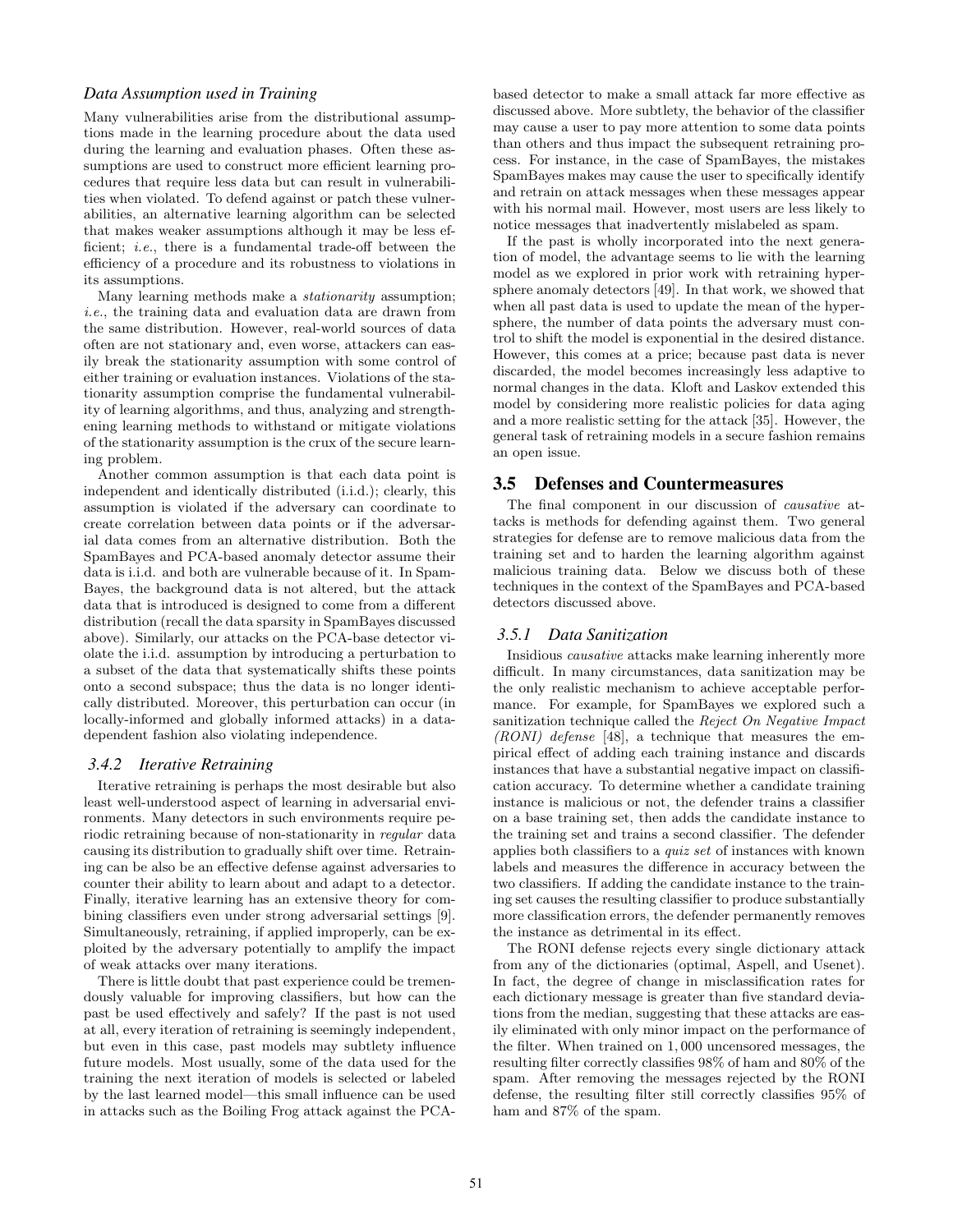## *3.5.2 Robust Learning*

The field of robust statistics explores procedures that limit the impact of a small fraction of deviant (adversarial) training data. In the setting of robust statistics [30], it is assumed that the bulk of the data is generated from a known wellbehaved model, but a fraction of the data comes from an unknown model (outliers)—to bound the effect of this unknown source it is assumed to be adversarial. Because the network data has many outlier events (both malicious and benign) we chose to replace the PCA-based detector with a more robust variant.

It is known that PCA can be strongly affected by outliers [54]. Instead of finding the principal components along directions that maximize variance, alternative PCA-like techniques find more robust components by maximizing alternative dispersion measures with desirable robustness properties. In particular, the PCA-Grid algorithm was proposed by Croux et al. as an efficient method for estimating directions that maximize the median absolute deviation (MAD) without under-estimating variance [15]. We adapt PCA-Grid for anomaly detection by combining the method with a robust Laplace cutoff threshold. Together, we refer to the method as Antidote. Because it builds on robust subspace estimates, this method substantially reduces the effect of outliers and is able to reject poisonous training data.

## **4. EXPLORATORY ATTACKS**

The most frequently studied attacks are exploratory integrity attacks in which the adversary attempts to passively circumvent the learning mechanism to exploit blind spots in the learner that allow miscreant activities to go undetected. In an *exploratory integrity* attack, the attacker crafts intrusions so as to evade the classifier without direct influence over the classifier itself. Instead, attacks of this sort often attempt to systematically make the miscreant activity appear to be normal activity to the detector or obscure the miscreant activity's identifying characteristics. Some exploratory integrity attacks mimic statistical properties of the normal traffic to camouflage intrusions; e.g., the attacker examines training data and the classifier, then crafts intrusion data. In the *exploratory* game, the attacker's move produces malicious instances in  $\mathbb{D}^{(eval)}$  that statistically resemble normal traffic in the training data  $\mathbb{D}^{(\text{train})}$ .

Exploratory integrity attacks have been extensively studied in attacks against intrusion detector systems (IDS) and spam filters. Fogla and Lee introduced polymorphic blending attacks that evade intrusion detectors using encryption techniques to make attacks statistically indistinguishable from normal traffic [27]. Feature deletion attacks instead specifically exclude high-value identifying features used by the detector [28]; this form of attack stresses the importance of proper feature selection as was also demonstrated empirically by [42] in their study of the behavior of intrusion detection systems on the DARPA/Lincoln Lab dataset. Tan et al. describe a mimicry attack against the stide sequence-based IDS [62]. They modify exploits of the passwd and traceroute programs to accomplish the same ends using different sequences of system calls: the shortest subsequence in attack traffic that does not appear in normal traffic is longer than the IDS window size. By exploiting the finite window size of the detector, this technique makes attack traffic indistinguishable from normal traffic for the detector. Independently, Wagner and Soto also developed mimicry attacks against pH, a sequence-based IDS [64]. Using the machinery of finite automata, they constructed a framework for testing whether an IDS is susceptible to mimicry for a particular exploit.

Adding or changing words in a spam message can allow it to bypass the filter. Like the attacks against an IDS above, these attacks all use both training data and information about the classifier to generate instances intended to bypass the filter. Studying these techniques was first suggested by John Graham-Cumming in his presentation How to Beat an Adaptive Spam Filter at the 2004 MIT Spam Conference, in which he presented a Bayes vs. Bayes attack that uses a second statistical spam filter to find good words based on feedback from the target filter. Several authors have further explored evasion techniques used by spammers and demonstrated attacks against spam filters using similar principles as those against IDSs as discussed above. Lowd and Meek and Wittel and Wu developed attacks against statistical spam filters that add good words, or words the filter considers indicative of non-spam, to spam emails [40, 65]. This good word attack makes spam emails appear innocuous to the filter, especially if the words are chosen to be ones that appear often in non-spam email and rarely in spam email. Finally, obfuscation of spam words *(i.e.*, changing characters in the word or the spelling of the word so it no longer recognized by the filter) is another popular technique for evading spam filters [38, 58].

# **4.1 Cost-based Evasion**

Another vein of research into exploratory integrity attacks focuses on the costs incurred due to the adversary's evasive actions; i.e., instances that evade detection may be less desirable to the adversary. By directly modelling adversarial cost, this work explicitly casts evasion as a problem, in which the adversary wants to evade detection but wants to do so using high-value instances (an assumption that was implicit in the other work discussed in this section). Dalvi et al. exploit these costs to develop a cost-sensitive game-theoretic classification defense that is able to successfully detect optimal evasion of the original classifier [16]. Using this gametheoretic approach, this technique preemptively patches the naive classifier's blind spots by constructing a modified classifier designed to detect optimally-modified instances. Subsequent game theoretic approaches to learning have extended this setting and solved for equilibria of the game [8, 32].

Cost models of the adversary also led to a theory for query-based near-optimal evasion of classifiers first presented by Lowd and Meek, in which they cast the difficulty of evading a classifier into a complexity problem [39]. They presented algorithms for an attacker to reverse engineer a classifier. The attacker seeks the lowest cost instance (for the attacker) that the classifier mislabels as a negative instance. In the next section we discuss our extension to this framework [50]. We generalized the theory of near-optimal evasion to a broader class of classifiers and demonstrated that the problem is easier than reverse-engineering approaches.

## *4.1.1 Near-Optimal Evasion*

The near-optimal evasion problem formalizes the natural security setting for evasion. The problem abstracts the scenario of an adversary who wishes to launch a specific attack that is blocked by a classifier-based defense. The attacker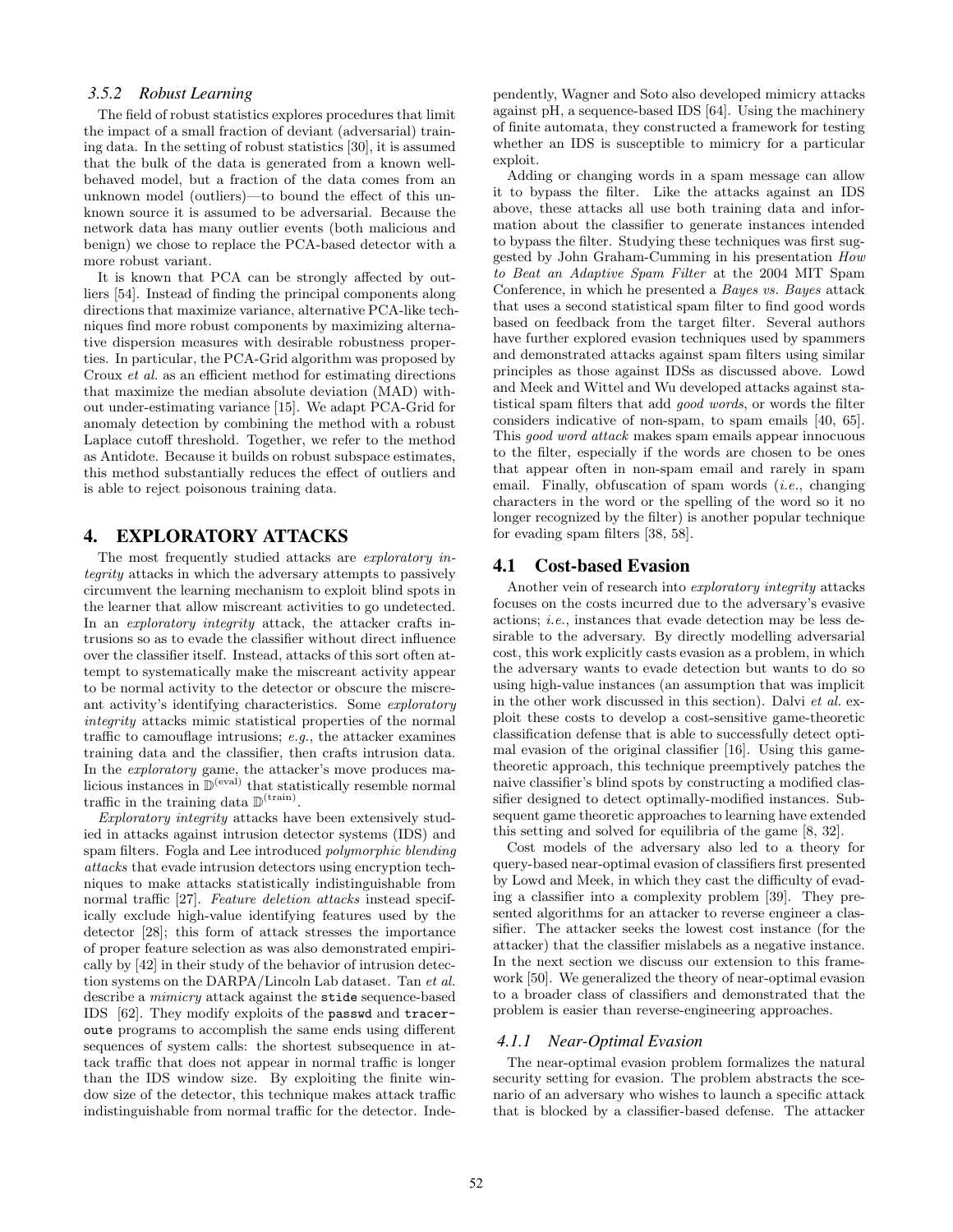has a limited number of probing opportunities after which he must send an attack as close as possible to his originally intended attack—a near-optimal attack. In the case of email spam, the spammer may originally have a message that will be detected as spam. He probes, finds a near-optimal message that evades the filter, and sends this message instead. In the case of an intruder, he has a preferred sequence of system calls that will be detected as intrusions. Again, he probes, then finds and executes a near-optimal sequence that evades the detector. With this framework in mind, we now clearly see the role of a defender: to provide a classifier that limits or resists near-optimal evasion. Practical implementation requires careful selection of costs and realistic bounds on the number of probes an adversary can perform. Resulting lower-bounds on the number of probes required for near-optimal evasion provide significant evidence of effective security.

The problem of *near-optimal evasion* (*i.e.*, finding a low cost negative instance with few queries) was introduced by Lowd and Meek [39]. We continued studying this problem by generalizing it to the family of convex-inducing classifier classifiers that partition their instance space into two sets one of which is convex. The family of convex-inducing classifier is an important and natural set of classifiers to examine which includes the family of linear classifiers studied by Lowd and Meek as well as anomaly detection classifiers using bounded PCA [36], anomaly detection algorithms that use hyper-sphere boundaries [5], one-class classifiers that predict anomalies by thresholding the log-likelihood of a log-concave (or uni-modal) density function, and some quadratic classifiers. The family of convex-inducing classifier also includes more complicated bodies such as the countable intersection of halfspaces, cones, or balls.

In our work, we demonstrated that near-optimal evasion does not require complete reverse engineering of the classifier's internal state or decision boundary, but instead, only partial knowledge about its general structure [50]. The algorithm presented by Lowd and Meek for evading linear classifiers in a continuous domain reverse engineers the decision boundary by estimating the parameters of their separating hyperplane. The algorithms we presented for evading convex-inducing classifier do not require fully estimating the classifier's boundary (which is hard in the case of general convex bodies [53]) or the classifier's parameters (internal state). Instead, these algorithms directly search for a minimal cost-evading instance. These search algorithms require only polynomial-many queries, with one algorithm solving the linear case with better query complexity than the previously-published reverse-engineering technique. Finally, we also extended near-optimal evasion to general  $\ell_p$ costs; *i.e.*, costs based on  $\ell_p$  distances. We showed that the algorithms for  $\ell_1$  costs can also be extended to near-optimal evasion on  $\ell_p$  costs, but are generally not efficient. However, in the cases when these algorithms are not efficient, we show that there is no efficient query-based algorithm.

There are a variety of ways to design countermeasures against exploratory attacks. For example, Biggio et al. promote randomized classifiers as a defense against exploratory evasion [4]. They propose the use of multiple classifier systems (MCSs), which are mainly used to improve classification accuracy in machine learning community, to improve the robustness of a classifier in adversarial environments. They construct a multiple classifier system using the bagging and random subspace methods, and conduct a series of experiments to evaluate their system in a real spam filtering task. Their results showed that, although their method did not improve the performance of a single classifier when they are not under attack, it was significantly more robust under attack. These results provide a sound motivation to the application of MCSs in adversarial classification tasks. However, it is not known if randomized classifiers have provably worse query complexities.

## *4.1.2 Real-World Evasion*

While the cost-centric evasion framework presented by Lowd and Meek provides a formalization the near-optimal evasion problem, it fails to capture several important aspects of evasion in real-world settings. From the theory of nearoptimal evasion, certain classes of learners can be evaded efficiently whereas others require a practically infeasible number of queries to achieve near-optimal evasion. However, real-world adversaries often do not require near-optimal cost evasive instances to be successful; it suffices for them to find any sufficiently low-cost instance that evades the detector. Understanding query-strategies for a real-world adversary requires incorporating real-world constraints that were relaxed or ignored in the theoretical version of this problem. Here, we summarize the challenges for real-world evasion.

Real-world near-optimal evasion is more difficult (i.e., requires more queries) than is suggested by the theory because the theory simplifies the problem faced by the adversary. Even assuming that a real-world adversary can obtain query responses from the classifier, he cannot directly query it in the feature space of the classifier. Real-world adversaries must make their queries in the form of real-world objects like email that are subsequently mapped into the feature space of the classifier. Even if this mapping is known by the adversary, designing an object that maps to a specific desired query is itself difficult—there may be many objects that map to a single query and parts of the feature space may not correspond to any real-world object. Thus, future research on real-world evasion must address the question: How can the feature mapping be inverted to design real-world instances to map to desired queries?

Real-world evasion also differs dramatically from the nearoptimal evasion setting in defining an efficient classifier. For a real-world adversary, even polynomially-many queries in the dimensionality of the feature space may not reasonable. For instance, if the dimensionality of the feature space is large (e.g., hundreds of thousands of words in unigram models) the adversary may require the number of queries to be sub-linear, but for near-optimal evasion, this is not possible even for linear classifiers. However, real-world adversaries also need not be provably near-optimal. Near-optimality is a surrogate for adversary's true evasion objective: to use a small number of queries to find a negative instance with acceptably low-cost. Clearly, near-optimal evasion is sufficient to achieve this goal, but in real-world evasion, once a lowcost negative instance is located, the search can terminate. Thus, instead of quantifying the query complexity required for a family of classifiers, it is more relevant to quantify the query performance of an evasion algorithm for a fixed number of queries based on a target cost. This raises several questions: What is the worst-case or expected reduction in cost for a query algorithm after making a fixed number of queries to a classifier, what is the expected value of each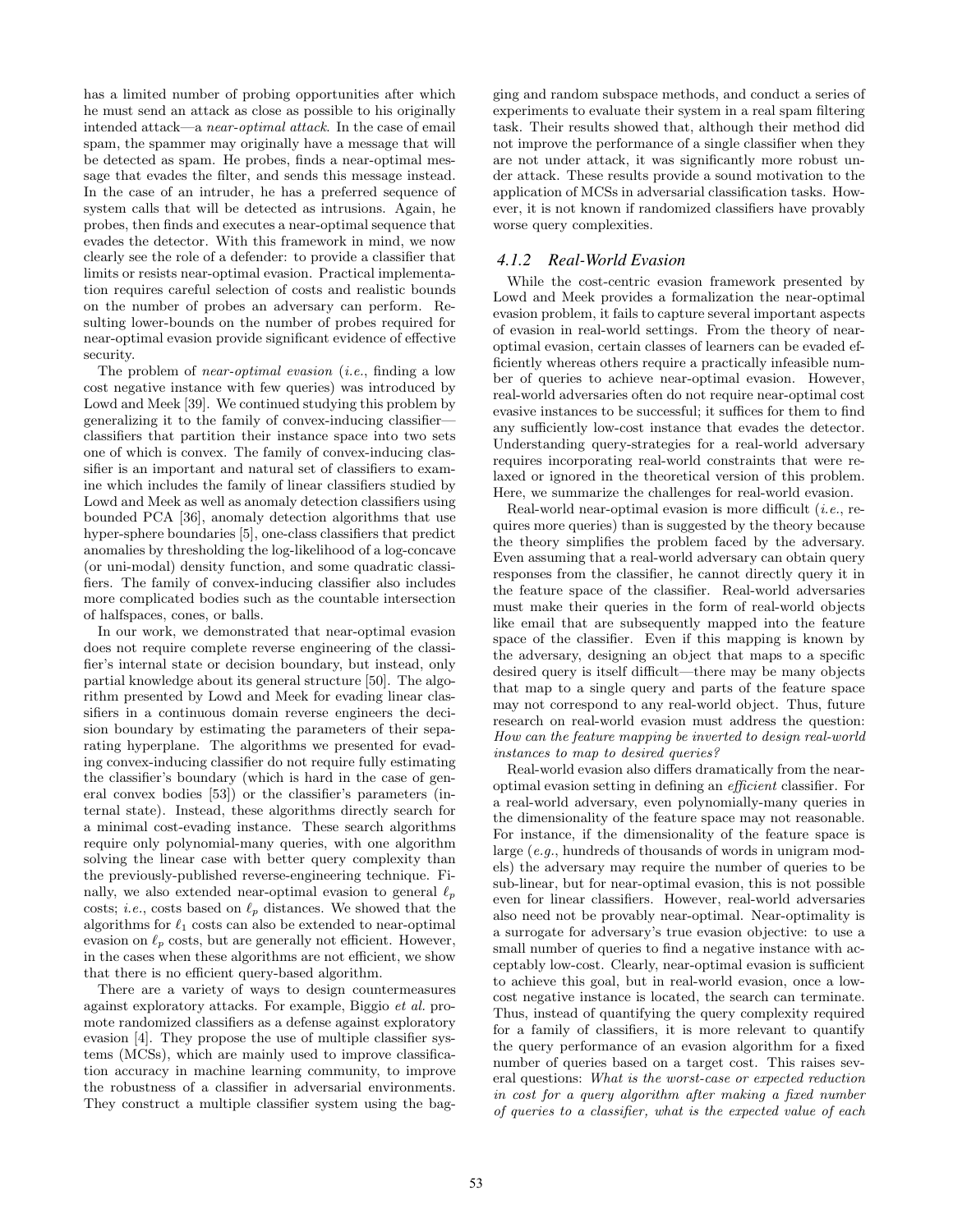query to the adversary and what is the best query strategy for a fixed number of queries?

The final challenge for real-world evasion is to design algorithms that can thwart attempts to evade the classifier. Promising potential defensive techniques include randomizing the classifier and identifying queries and sending misleading responses to the adversary. However, no proven defense against evasion has thus far been proposed.

# **5. PRIVACY VIOLATIONS**

Privacy-preserving learning has been studied by research communities in Security, Databases, Theory, Machine Learning and Statistics. The broad goal of this research is to release aggregate statistics on a dataset without disclosing local information about individual data elements.<sup>3</sup> In the language of our taxonomy, privacy-preserving learning should be robust to Exploratory or Causative attacks which aim to violate Privacy. An attacker with access to a released statistic, model or classifier may probe it in an attempt to reveal information about the training data; moreover an attacker with influence over some proportion of the training examples may attempt to manipulate the mechanism into revealing information about unknown training examples. In this way the Privacy violation represents an important extension of the security violations of machine learning algorithms considered by our original taxonomy.

# **5.1 Differential Privacy**

Historically, formal measures for quantifying the level of privacy preserved by a data analysis or data release have been elusive. Numerous definitions have been proposed and put aside due to the propositions being of a syntactic rather than semantic nature, most notably k-anonymity and its variants [61, 41]. However recently the concept of differential privacy due to Dwork [19] has emerged as a strong guarantee of privacy, with formal roots influenced by cryptography. This definition has enjoyed a significant amount of interest in the Theory community [17, 6, 22, 19, 1, 7, 24, 23, 44, 33, 25, 21, 3, 31, 59] where the general consensus is that the formal definition is meaningful and appropriately strong, while allowing for statistical learning methods that preserve the notion of privacy to be of practical use [56, 43, 1, 33, 17, 25, 3, 31, 11]. We now proceed to recall the definition of differential privacy and then to discuss its prevailing features in the current context of adversarial machine learning.

A *database* D is a sequence of rows  $x_1, \ldots, x_n$  that are typically binary or real vectors but could belong to any domain  $X$ . Given access to D, a mechanism M is tasked with releasing aggregate information about  $D$  while maintaining privacy of individual rows. In particular we assume that the response  $M(D) \in \mathcal{T}_M$  is the only information released by the mechanism. This response could be a scalar statistic on D such as a mean, median or variance; or a model such as the parameters to a estimated joint density or the weight vectors to a learned classifier. We say that a pair of databases  $D_1, D_2$  are *neighbors* if they differ on one row.

With these definitions in-hand we can describe the following formal measure of privacy.

DEFINITION 1 ([19]). For any  $\epsilon > 0$ , a randomized mechanism M achieves  $\epsilon$ -differential privacy *if, for all pairs of* neighboring databases  $D_1, D_2$  and all responses  $t \in \mathcal{T}_M$  the mechanism satisfies<sup>4</sup>

$$
\log\left(\frac{\Pr(M(D_1) = t)}{\Pr(M(D_2) = t)}\right) \leq \epsilon.
$$

To understand this definition at a high level, consider a differentially private mechanism M that preserves data privacy by adding noise to the response of some desired non-private deterministic statistic  $S(D)$ , say the average  $n^{-1} \sum_{i=1}^{n} x_i$  of a sequence of n scalars  $x_1, \ldots, x_n$ . The definition's likelihood ratio compares the distributions of  $M$ 's noisy mean responses, when one scalar  $x_i$  (a database row) is changed. If the likelihood ratio is small (when privacy level  $\epsilon \ll 1$ , then the likelihood of M responding with noisy mean t on database  $D_1$  is exceedingly close to the likelihood of responding with the same t on database  $D_2$  with perturbed  $x_i$ : the mechanism's response distributions on the two neighboring databases are point-wise close.

#### *5.1.1 Example: Private SVM Learning*

As a more practical example we have previously studied differentially private mechanisms for support vector machine (SVM) learning [56]. There the setting is again a private database on which we wish to perform inference. However the database is now composed of rows of feature vectors and binary labels making up a training set of supervised binary classification. The desired inference is now the more sophisticated task of SVM learning [14]: in the linear case find a hyperplane normal vector that maximizes margin on the training set, and in the non-linear case perform this marginmaximization in a high-dimensional feature space induced by a user-defined kernel function.

The mechanism here responds with the weight vector representing the learned classifier itself; the response is the parameterization of a function. Our mechanism for linear SVM simply adds Laplace noise to the weight vector, which we prove using the algorithmic stability of SVM learning to achieve differential privacy. For the non-linear case we first solve linear SVM in a random feature space with innerproduct approximating the desired kernel before adding noise to the corresponding solution; this first step allows us to achieve differential privacy even for kernels such as the Radial Basis Function that corresponds to learning in an infinitedimensional feature space.

Another approach to differentially private SVM learning is due to Chaudhuri et al. [11] who instead of adding noise to the solution of SVM learning, randomly perturb the optimization used for SVM learning itself.

Numerous other practical learning algorithms have been made differentially private including regularized logistic regression [10], several collaborative filtering algorithms [43], point estimation [59], nearest neighbor, histograms, perceptron [6], and more.

<sup>&</sup>lt;sup>3</sup>An orthogonal body of work exists, in which secure multiparty computation is applied to machine learning [18, 29]. There one has to share individual data points with untrusted

 $3<sup>rd</sup>$  parties in order to train a learner; e.g., when employing cloud-based computation, or pooling with others' data to train a more predictive model. The resulting model or classifier, however, does not preserve training data privacy.

<sup>4</sup>The probabilities in the definition are over the randomization of mechanism  $M$  not over the databases which are fixed.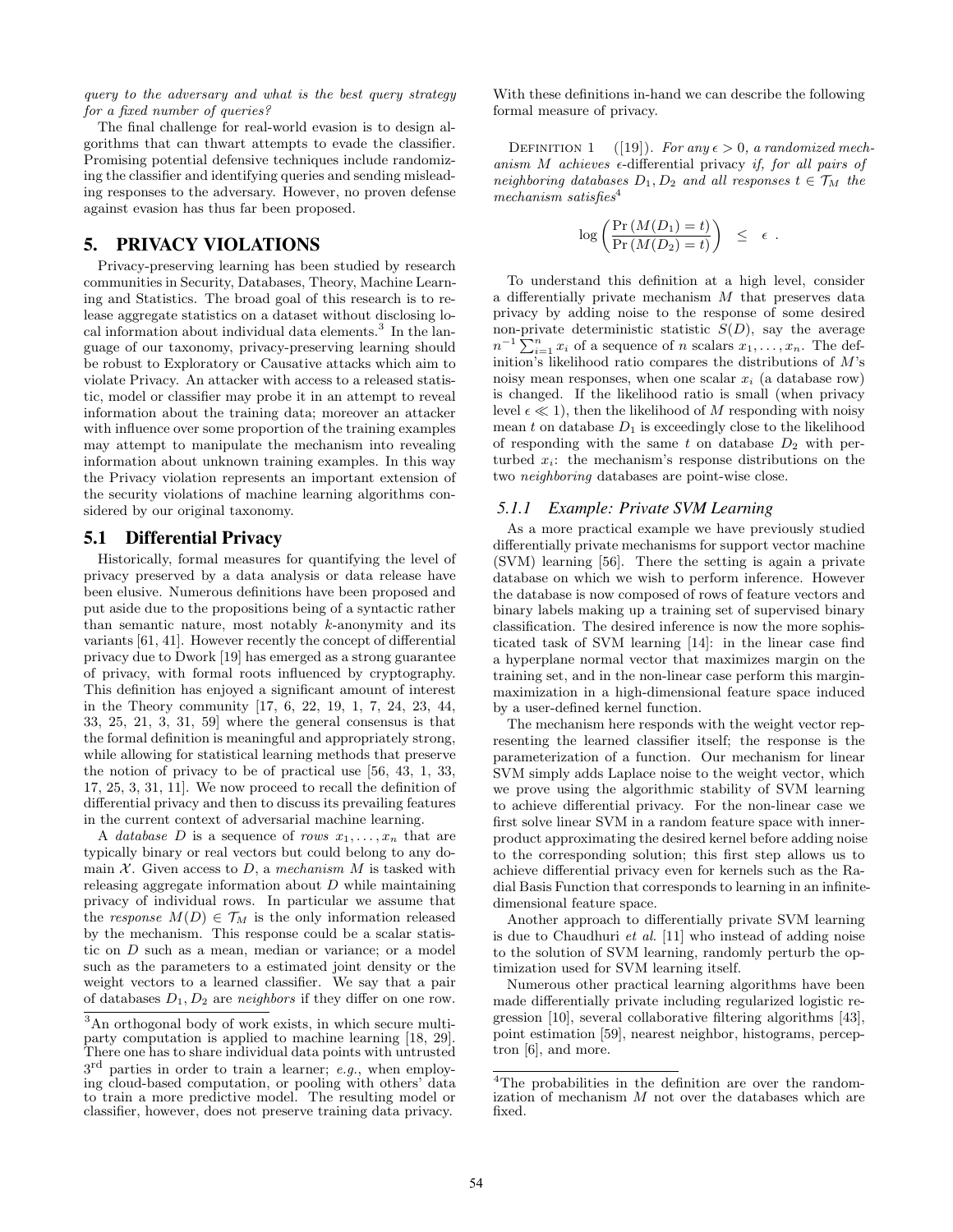# **5.2 Exploratory & Causative Privacy Attacks**

An important observation on differential privacy is that the definition provides for very strong, semantic guarantees of privacy. Even with knowledge of M up to randomness and with knowledge of (say) the first  $n-1$  rows D, an adversary cannot learn any additional information on the  $n<sup>th</sup>$  row from a sublinear (in  $n$ ) sample of  $M(D)$ . The adversary may even attempt a brute-force exploratory attack with such auxiliary information and unbounded computational resources:

- 1. For each possible  $x'_n$  consider  $D' = x_1, \ldots, x_{n-1}, x'_n$ neighboring database D
	- (a) Offline: Calculate the response distribution  $p_{D'}$ of  $M(D')$  by simulation.
- 2. Estimate the distribution of  $M(D)$  as  $\hat{p}_D$  by querying the mechanism (a sublinear number of times).
- 3. Identify  $x_n = x'_n$  by the  $p_{D'}$  most closely resembling  $\hat{p}_D$ .

However for high levels of privacy (sufficiently small  $\epsilon$ ), the sampling error in  $\hat{p}_D$  will be greater than the differences between alternate  $p_{D'}$ , and so even this powerful bruteforce exploratory attack will fail with high probability. The same robustness holds even in the setting of the analogous causative attack, where the adversary can arbitrary manipulate the first  $n - 1$  rows.

## **5.3 On the Role of Randomization**

As suggested above, the predominant avenue for designing a differentially private version of a statistic, model or learning algorithm is to produce a randomized mechanism that corresponds to the desired non-private algorithm, with noise added at some stage of the inference.

The most common approach to achieving differential privacy is to add noise to the target non-private mechanism's response  $S(D)$ , typically Laplace noise [22, 19, 6, 20, 56] but more generally an exponential mechanism is used to randomly select a response based on distance to  $S(D)$  [44, 7, 33]. In the former case, the scale of Laplace noise is directly proportional to the sensitivity of the target mechanism  $S$ 's response to changing between neighboring databases, and inversely proportional to  $\epsilon$ . Often-times the sensitivity itself decreases with increasing database size, and so for larger databases less noise is added to guarantee the same level of differential privacy.

Differential privacy has also been achieved by randomizing the objective function of an optimization performed to execute learning. For example Chaudhuri et al. have developed differentially private versions of empirical risk minimizers including the SVM [11] and regularized logistic regression [10]. In their work, the original learning algorithm is formulated as an optimization typically minimizing the weighted sum of empirical risk and a regularization term. By adding an additional term which is the inner-product between the weight vector and a random direction, learning tends to slightly prefer the random direction and in so doing can be proven to yield differential privacy under certain technical conditions.

The role of randomization of the desired statistic or learning algorithm, either through adding output noise, randomizing an objective function, or similar, is crucial in providing a differentially private mechanism that can release aggregate information on a database while preserving the privacy of individual data. While we have suspected randomization could prove beneficial to fighting attacks that violate integrity or availability [51], few positive results are known.

## **5.4 Utility in the Face of Randomness**

The more a target non-private estimator is randomized the more privacy is preserved, but at a cost to utility. Several researchers have considered this inherent trade-off between privacy and utility.

In our work on differentially private SVM learning [56], we define the utility of our private mechanism to be the pointwise difference between released privacy-preserving classifiers and non-private SVM classifiers. A private classifier  $($ trained on  $D)$  that with high probability yields very similar classifications to an SVM (trained on  $D$ ), for all test points, is judged to be of high utility since it well-approximates the desired non-private SVM classifier. Similar notions of utility are considered by Barak et al. [1] when releasing contingency tables whose marginals are close to true marginals; Blum et al. [7] whose mechanism releases anonymized data on which a class of analyses yield similar results as on the original data; and Kasiviswanathan et al. [33] and Beimel et al. [3] who consider utility as corresponding to PAC learning where response and target concepts learned on sensitive data are averaged over the underlying measure. Others such as Chaudhuri et al. [10, 11] measure the utility of a differential private mechanism not by its approximation of a target non-private algorithm, but rather by the absolute error it achieves. In all of these works, the differentially private mechanism is analyzed with the chosen utility to upper bound the utility achieved by that particular mechanism.

Fundamental limits on the trade-off between differential privacy and utility have also been of great interest in past work, through negative results (lower bounds) that essentially state that mechanisms cannot achieve both high levels of privacy preservation and utility simultaneously. In our work on differentially private SVM learning [56] we establish lower bounds for approximating both linear and RBF SVM learning with any differentially private mechanism, quantifying levels of differential privacy and utility that cannot be achieved together. Dinur & Nissim [17] show that if noise of rate only  $o(\sqrt{n})$  is added to subset sum queries on a database D of bits then an adversary can reconstruct a  $1 - o(1)$  fraction of D: if accuracy is too great then privacy cannot be guaranteed at all. Hardt & Talwar [31] and Beimel et al. [3] also recently established upper and lower bounds for the trade-off between utility and privacy in respective settings where the mechanism responds with linear transformations of data, and the setting of private PAC learning.

While significant progress has been made in achieving differential privacy and utility, understanding connections between differential privacy and learnability [3], algorithmic stability [56], robust statistics [21], and even mechanism design [44], many open problems remain in finding more complete understandings of these connections, making practical learning algorithms differentially private, and understanding the trade-off between privacy and utility.

## **6. CONCLUSION**

The field of adversarial machine learning can be thought of as studying the effects of bringing the "Byzantine" to machine learning. In this paper, we showed how two machine learning methods, SpamBayes and PCA-based network anomaly detection, are vulnerable to causative attacks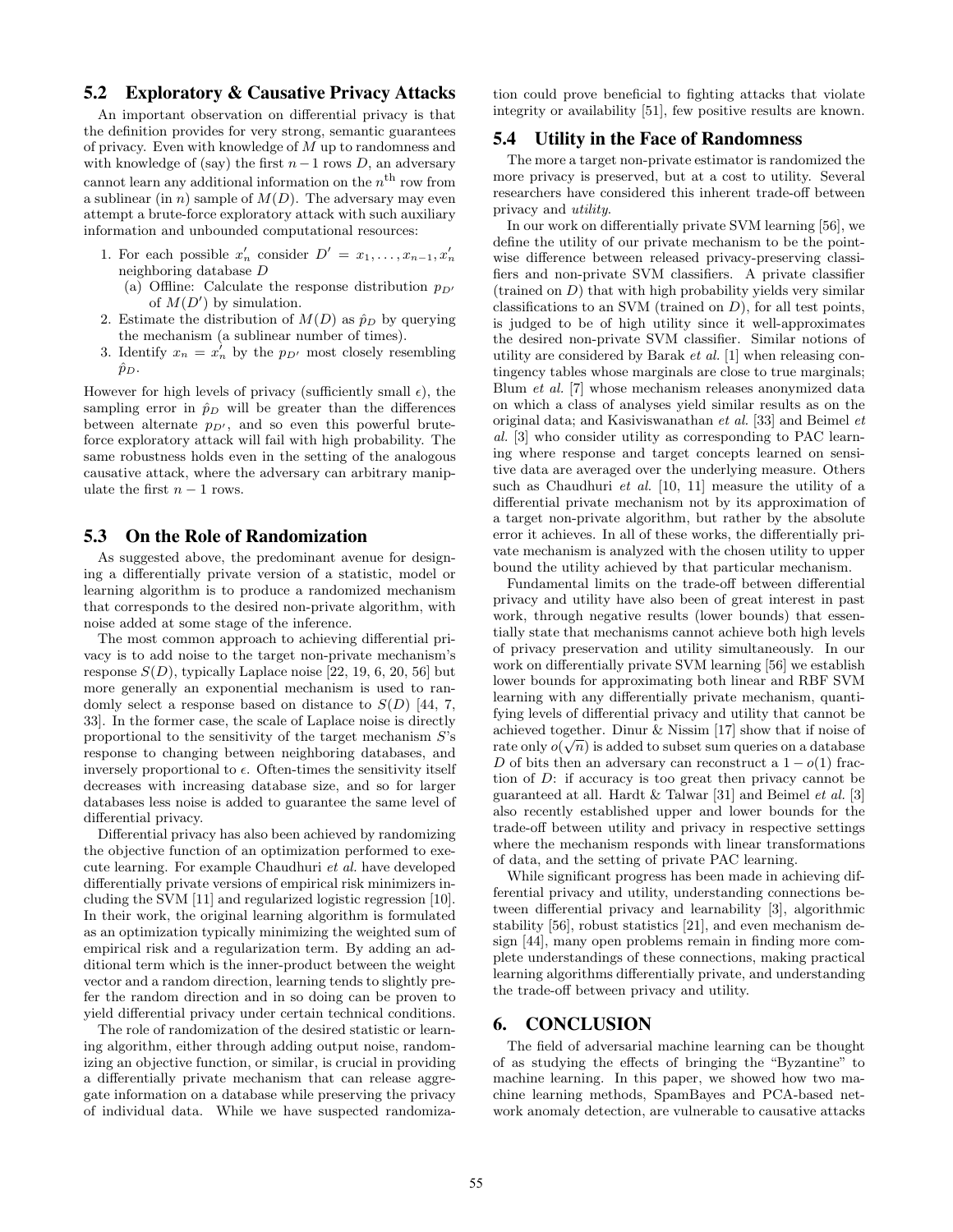and discussed how application domain, features and data distribution restrict an adversary's actions.

We also outlined models for the adversary's capabilities, in terms of input corruption and class limitations, and their knowledge of the learning systems algorithm, feature space, and input data. We also considered how an adversary attacks a learning system, and discussed defenses and countermeasures. We examined exploratory attacks against learning systems and presented an important theoretical result in the field of near optimal evasion, showing that it was easy for adversaries to search convex classifiers to find input that can avoid being classified as negative.

Finally, we explored approaches and challenges for privacypreserving learning, including differential privacy, exploratory and causative privacy attacks, and randomization.

# **7. ACKNOWLEDGMENTS**

We would like to thank Marco Barreno, Peter Bartlett, Battista Biggio, Chris Cai, Fuching Jack Chi, Michael Jordan, Marius Kloft, Pavel Laskov, Shing-hon Lau, Steven Lee, Satish Rao, Udam Saini, Russell Sears, Charles Sutton, Nina Taft, Anthony Tran, and Kai Xia for many fruitful discussions and collaborations that have influenced our thinking about adversarial machine learning. We gratefully acknowledge the support of our sponsors. This work was supported in part by TRUST (Team for Research in Ubiquitous Secure Technology), which receives support from the National Science Foundation; DETERlab (cyber-DEfense Technology Experimental Research laboratory), which receives support from DHS HSARPA; and the Berkeley Counter-Censorship Incubator, which receives support from the US Department of State; and by the Alexander von Humboldt Foundation. We also received support from: Amazon, Cisco, Cloudera, eBay, facebook, Fujitsu, Google, HP, Intel, Microsoft, NetApp, Oracle, SAP, VMware, and Yahoo! Research. The opinions expressed in this paper are solely those of the authors and do not necessarily reflect the opinions of any sponsor.

# **8. REFERENCES**

- [1] B. Barak, K. Chaudhuri, C. Dwork, S. Kale, F. McSherry, and K. Talwar. Privacy, accuracy, and consistency too: a holistic solution to contingency table release. In PODS'07, pages 273–282, 2007.
- [2] M. Barreno, B. Nelson, R. Sears, A. D. Joseph, and J. D. Tygar. Can machine learning be secure? In ASIACCS'06, pages 16–25, 2006.
- [3] A. Beimel, S. Kasiviswanathan, and K. Nissim. Bounds on the sample complexity for private learning and private data release. In Theory of Crypto., volume 5978 of LNCS, pages 437–454. 2010.
- [4] B. Biggio, G. Fumera, and F. Roli. Multiple classifier systems under attack. In Proc. Int. Workshop Multiple Classifier Systems, volume 5997, pages 74–83, 2010.
- [5] C. M. Bishop. Pattern Recognition and Machine Learning. Springer, 2006.
- [6] A. Blum, C. Dwork, F. McSherry, and K. Nissim. Practical privacy: the SuLQ framework. In PODS'05, pages 128–138, 2005.
- [7] A. Blum, K. Ligett, and A. Roth. A learning theory approach to non-interactive database privacy. In STOC'08, pages 609–618, 2008.
- [8] M. Brückner and T. Scheffer. Nash equilibria of static prediction games. In NIPS, pages 171–179. 2009.
- [9] N. Cesa-Bianchi and G. Lugosi. Prediction, Learning, and Games. Cambridge University Press, 2006.
- [10] K. Chaudhuri and C. Monteleoni. Privacy-preserving logistic regression. In NIPS, pages 289–296, 2009.
- [11] K. Chaudhuri, C. Monteleoni, and A. D. Sarwate. Differentially private empirical risk minimization. JMLR, 12:1069–1109, 2011.
- [12] S. P. Chung and A. K. Mok. Allergy attack against automatic signature generation. In RAID'09, volume 4219 of LNCS, pages 61–80, 2006.
- [13] S. P. Chung and A. K. Mok. Advanced allergy attacks: Does a corpus really help? In RAID'07, volume 4637 of LNCS, pages 236–255, 2007.
- [14] N. Cristianini and J. Shawe-Taylor. An Introduction to Support Vector Machines. Cambridge University Press, 2000.
- [15] C. Croux, P. Filzmoser, and M. R. Oliveira. Algorithms for projection-pursuit robust principal component analysis. Chemometrics and Intelligent Laboratory Systems, 87(2):218–225, 2007.
- [16] N. Dalvi, P. Domingos, Mausam, S. Sanghai, and D. Verma. Adversarial classification. In KDD'04, pages 99–108, 2004.
- [17] I. Dinur and K. Nissim. Revealing information while preserving privacy. In PODS'03, pages 202–210, 2003.
- [18] Y. Duan, J. Canny, and J. Zhan. P4P: Practical large-scale privacy-preserving distributed computation robust against malicious users. In USENIX Security, pages 207–222, 2010.
- [19] C. Dwork. Differential privacy. In ICALP'06, pages 1–12, 2006.
- [20] C. Dwork. A firm foundation for private data analysis. Comms. ACM, 54(1):86–95, 2011.
- [21] C. Dwork and J. Lei. Differential privacy and robust statistics. In STOC'09, pages 371–380, 2009.
- [22] C. Dwork, F. McSherry, K. Nissim, and A. Smith. Calibrating noise to sensitivity in private data analysis. In TCC'06, pages 265–284, 2006.
- [23] C. Dwork, F. McSherry, and K. Talwar. The price of privacy and the limits of LP decoding. In STOC'07, pages 85–94, 2007.
- [24] C. Dwork, M. Naor, O. Reingold, G. N. Rothblum, and S. Vadhan. On the complexity of differentially private data release: efficient algorithms and hardness results. In STOC'09, pages 381–390, 2009.
- [25] C. Dwork and S. Yekhanin. New efficient attacks on statistical disclosure control mechanisms. In CRYPTO'08, pages 469–480, 2008.
- [26] R. A. Fisher. Question 14: Combining independent tests of significance. American Statistician, 2(5):30–31, 1948.
- [27] P. Fogla and W. Lee. Evading network anomaly detection systems: Formal reasoning and practical techniques. In  $CCS'06$ , pages 59–68, 2006.
- [28] A. Globerson and S. Roweis. Nightmare at test time: Robust learning by feature deletion. In ICML'06, pages 353–360, 2006.